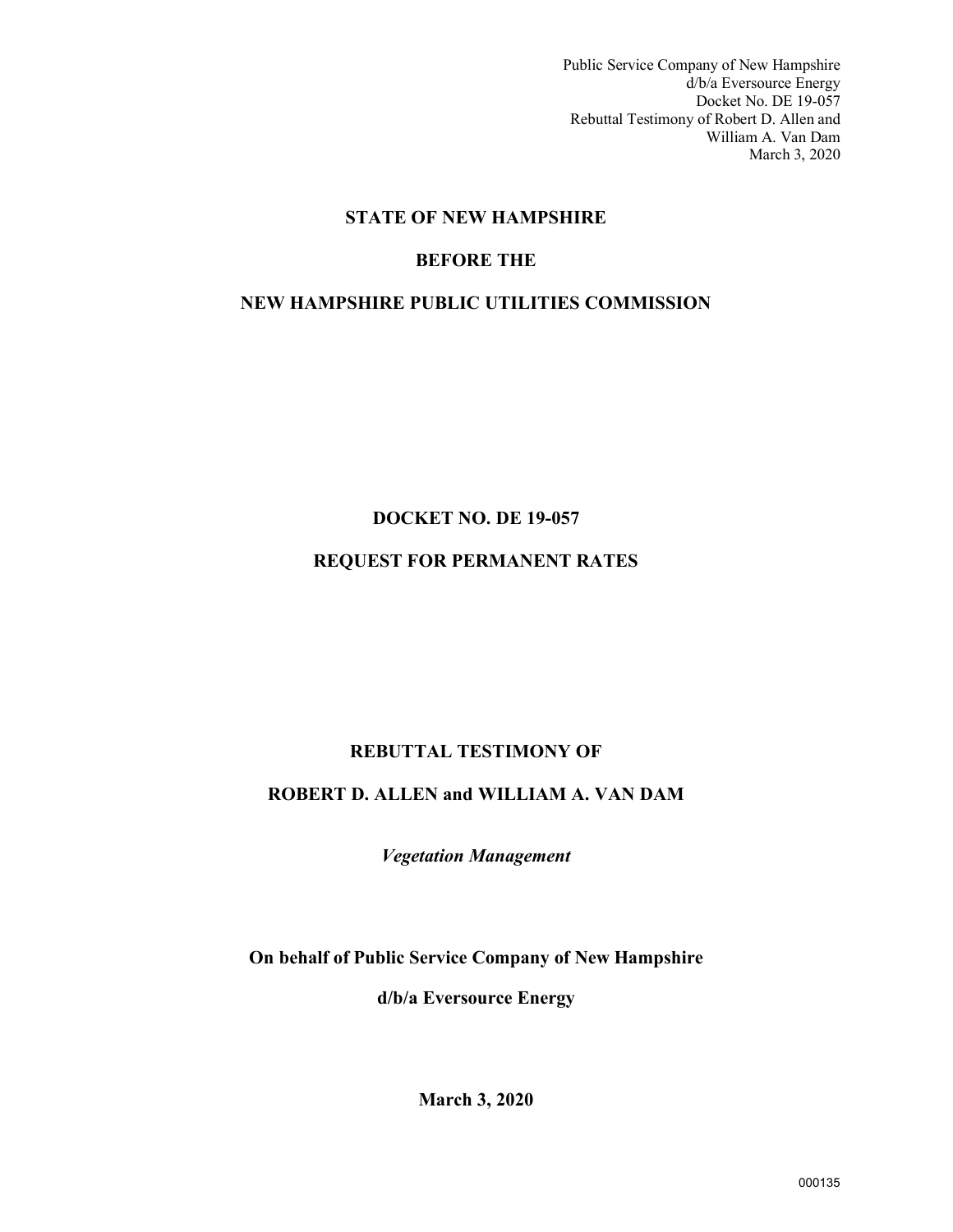Public Service Company of New Hampshire d/b/a Eversource Energy Docket No. DE 19-057 Rebuttal Testimony of Robert D. Allen and William A. Van Dam March 3, 2020

# **Table of Contents**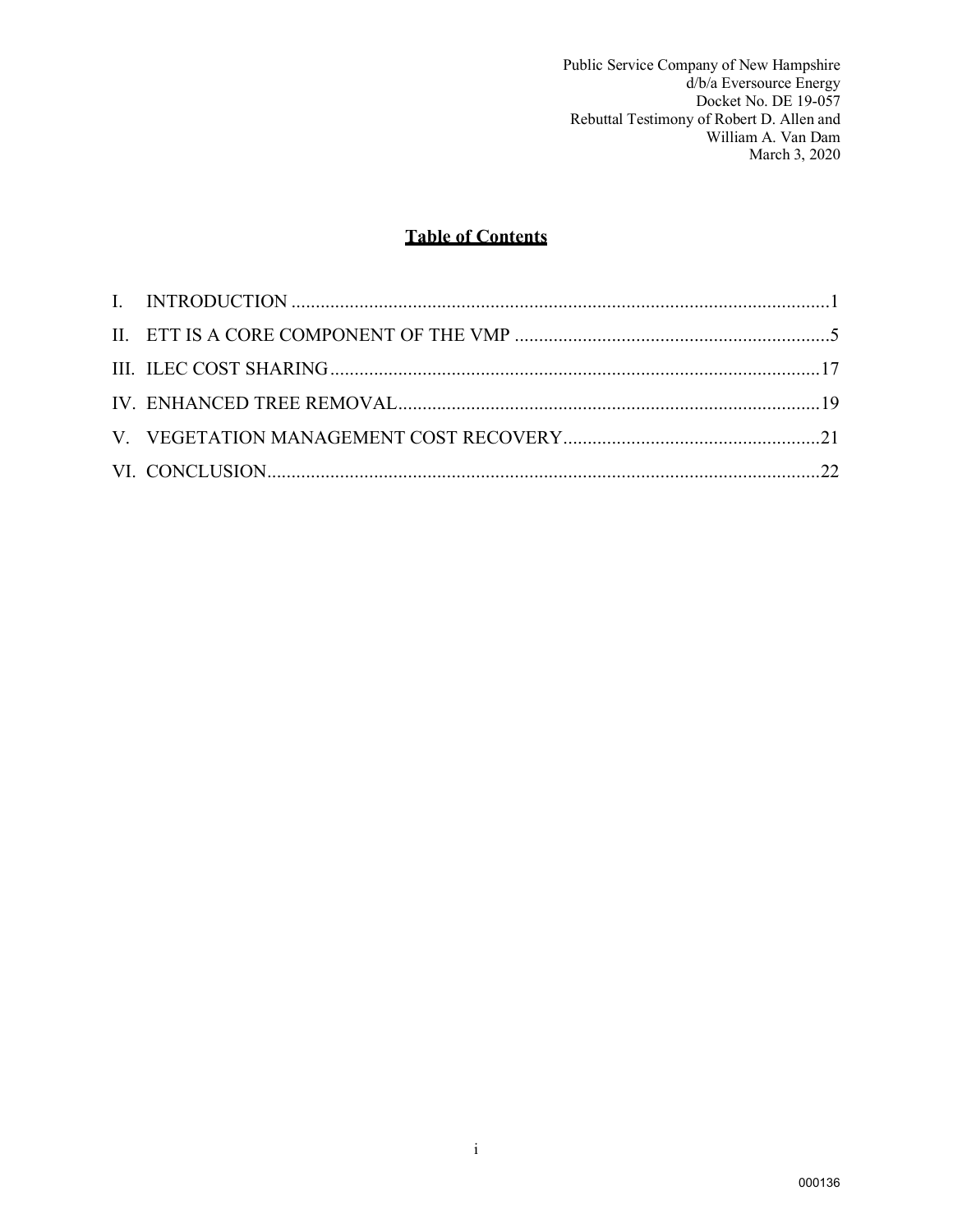Public Service Company of New Hampshire d/b/a Eversource Energy Docket No. DE 19-057 Rebuttal Testimony of Robert D. Allen and William A. Van Dam March 3, 2020 Page 1 of 22

#### **STATE OF NEW HAMPSHIRE**

#### **BEFORE THE NEW HAMPSHIRE PUBLIC UTILITIES COMMISSION**

## **REBUTTAL TESTIMONY OF ROBERT D. ALLEN and WILLIAM A. VAN DAM**

## **PETITION OF PUBLIC SERVICE COMPANY OF NEW HAMPSHIRE d/b/a EVERSOURCE ENERGY REQUEST FOR PERMANENT RATES**

#### **March 3, 2020**

**Docket No. DE 19-057 \_\_\_\_\_\_\_\_\_\_\_\_\_\_\_\_\_\_\_\_\_\_\_\_\_\_\_\_\_\_\_\_\_\_\_\_\_\_\_\_\_\_\_\_\_\_\_\_\_\_\_\_\_\_\_\_\_\_\_\_\_** 

#### <span id="page-2-0"></span>1 **I. INTRODUCTION**

#### 2 **Q. Mr. Van Dam, please state your full name, position, and business address.**

3 A. My name is William A. Van Dam. I am Director, Vegetation Management for Eversource 4 Energy Service Company. My business address is 157 Cordaville Road, Southborough,

5 MA 01772.

#### 6 **Q. In your current role, what are your principal job responsibilities?**

7 A. As Director, Vegetation Management, I am responsible for the coordination and 8 implementation of the vegetation management plan across all Eversource Energy electric 9 operating companies, including the Public Service Company of New Hampshire d/b/a 10 Eversource Energy ("PSNH" or the "Company"), as well as NSTAR Electric Company 11 ("NSTAR Electric") and Connecticut Light & Power Company ("CL&P"). I oversee a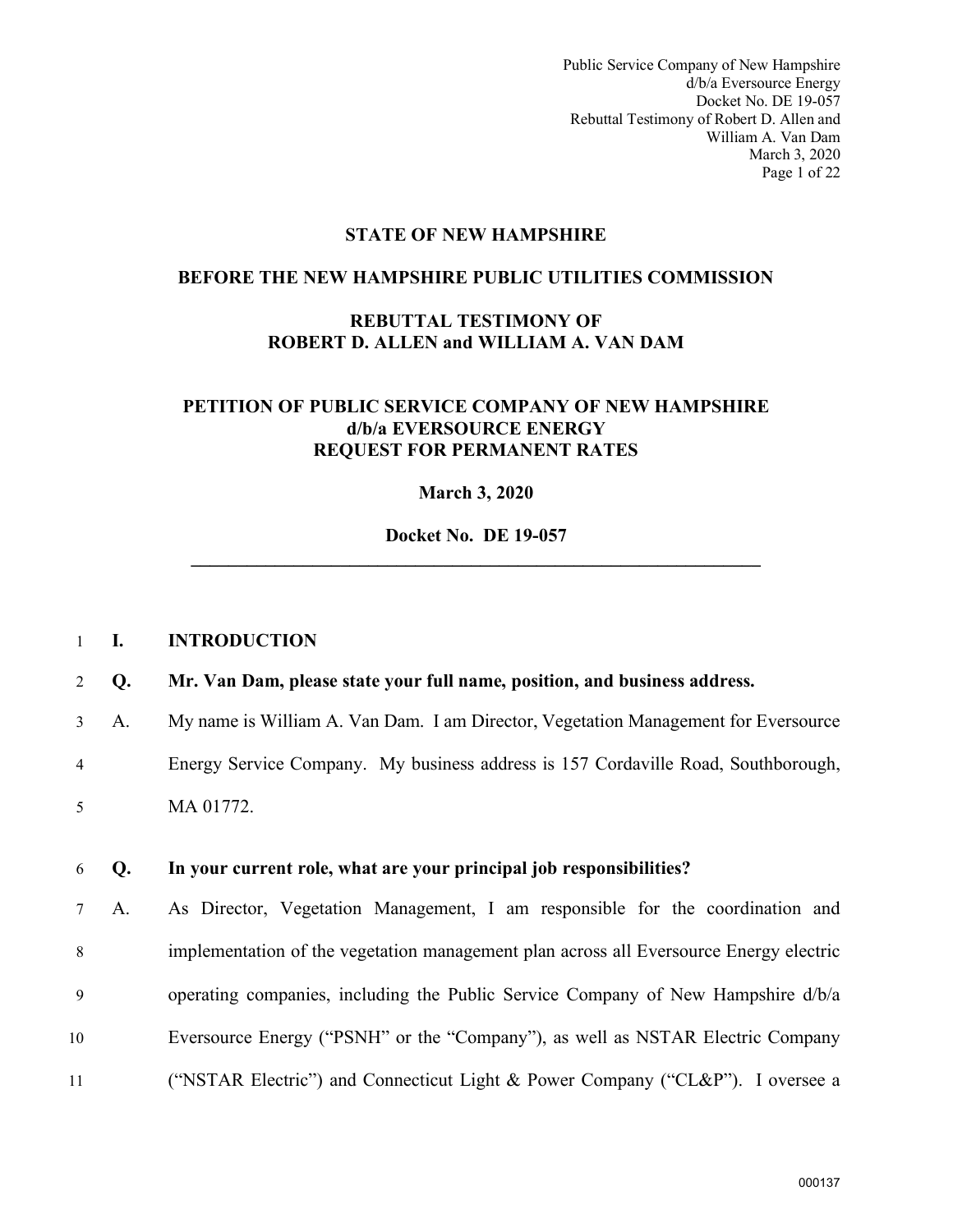Public Service Company of New Hampshire d/b/a Eversource Energy Docket No. DE 19-057 Rebuttal Testimony of Robert D. Allen and William A. Van Dam March 3, 2020 Page 2 of 22

1 staff of approximately 75 arborists and support staff in developing annual plans and 2 managing the execution of the line clearance programs. I am responsible for preparing the 3 annual budget and coordinating outreach on the program goals to key stakeholders. I am 4 also responsible for the overall management of vegetation crews during events triggering 5 activation of the Eversource Emergency Response Plan. In this proceeding, I, along with 6 Mr. Allen, am testifying on behalf of the Company to support its proposals relating to the 7 vegetation management activities undertaken for system reliability and resiliency 8 objectives on the PSNH distribution system and to rebut specific Staff and Intervenor 9 arguments concerning those proposals.

#### 10 **Q. Please describe your education and professional background.**

11 A. I received a Bachelor of Science degree in Mechanical Engineering from the University of 12 Lowell (now University of Massachusetts Lowell) and received a Master of Business 13 Administration from the University of New Haven. I was hired by NSTAR as an Account 14 Executive in 1998 and was responsible for all interactions with competitive suppliers in 15 the deregulated electricity market. I have held a variety of positions at Eversource Energy, 16 including being responsible for the oversight of NSTAR's Vegetation Management 17 Program. I was promoted to the position of Director of Vegetation Management in 18 February 2019.

19 **Q. Have you previously testified before any regulatory bodies?**

20 A. Yes, I have sponsored testimony before the Massachusetts Department of Public Utilities 21 ("MDPU") in several dockets, including the MDPU's investigation into the October 11,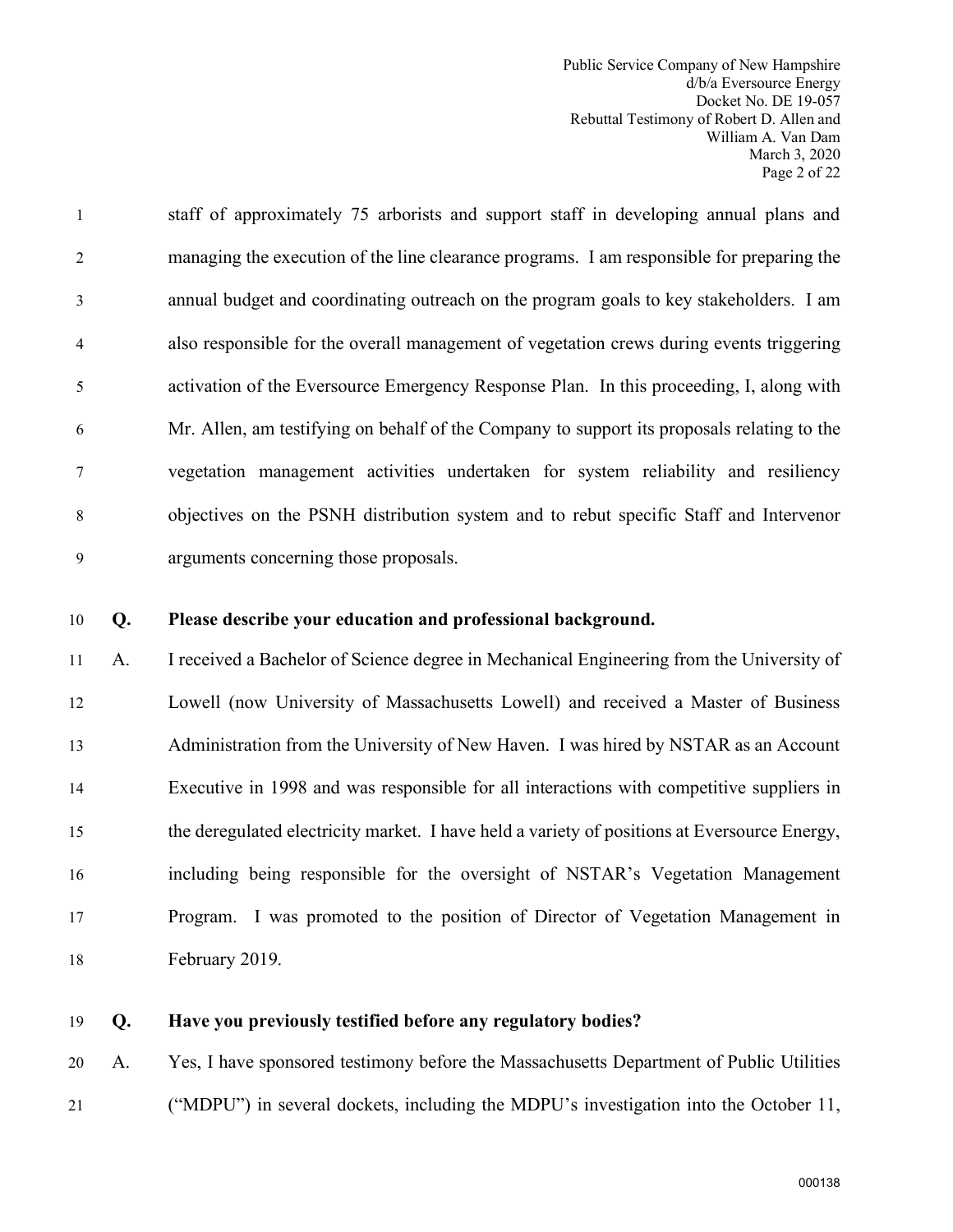Public Service Company of New Hampshire d/b/a Eversource Energy Docket No. DE 19-057 Rebuttal Testimony of Robert D. Allen and William A. Van Dam March 3, 2020 Page 3 of 22

| $\mathbf{1}$   |    | 2011 snowstorm and Tropical Storm Irene in D.P.U. 11-85-B/11-119-B. I also testified in    |
|----------------|----|--------------------------------------------------------------------------------------------|
| $\overline{2}$ |    | D.P.U. 18-102 and D.P.U. 19-114, which were NSTAR's 2018 and 2019 Resiliency Tree          |
| 3              |    | Work program filings. I have not testified before the New Hampshire Public Utilities       |
| $\overline{4}$ |    | Commission previous to this case.                                                          |
| 5              | Q. | Mr. Allen, please state your full name, position and business address.                     |
| 6              | A. | My name is Robert D. Allen. I am employed by Eversource Energy Service Company as          |
| $\tau$         |    | Manager of Vegetation Management. My business address is 780 N. Commercial Street          |
| $\,8\,$        |    | Manchester, NH 03101.                                                                      |
| 9              | Q. | On whose behalf are you testifying?                                                        |
| 10             | A. | I am testifying on behalf of PSNH. From 2009 to 2013, I held the position of Supervisor    |
| $11\,$         |    | of Vegetation Management for the Company. From 1992 to 2009, I was an Arborist for         |
| 12             |    | CL&P. Overall, I have approximately 40 years of experience in Arboriculture.               |
| 13             | Q. | Mr. Allen, have you previously submitted testimony in this proceeding?                     |
| 14             | A. | Yes. I submitted direct, pre-filed testimony as part of the Company's May 28, 2019 initial |
| 15             |    | filing for an increase in distribution rates. My testimony presented the Company's         |
| 16             |    | proposals relating to the vegetation-management activities undertaken for system           |
| 17             |    | reliability and resiliency objectives on the PSNH distribution system. My educational      |
| 18             |    | background, professional background, and qualifications are contained in that prior        |
| 19             |    | testimony.                                                                                 |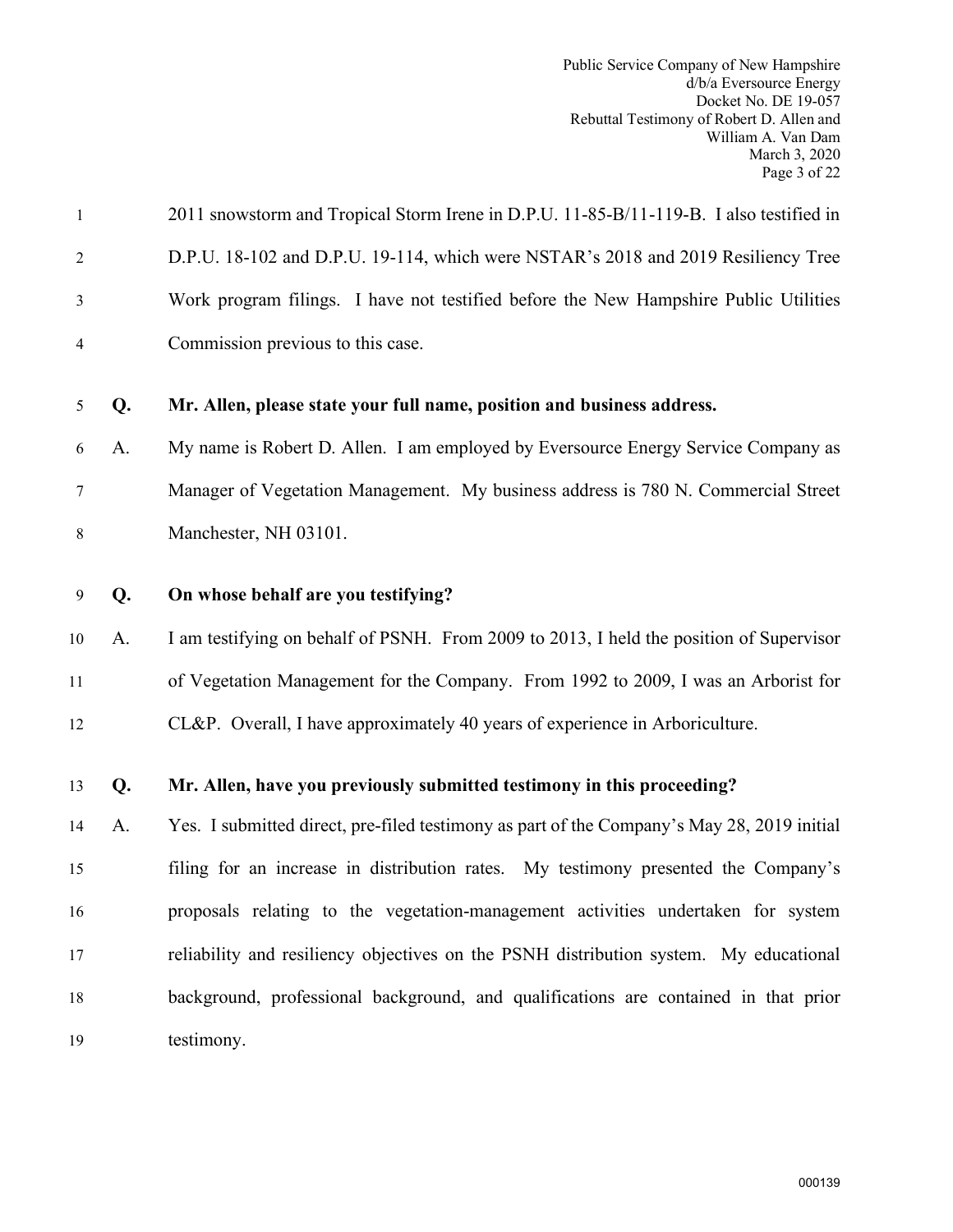Public Service Company of New Hampshire d/b/a Eversource Energy Docket No. DE 19-057 Rebuttal Testimony of Robert D. Allen and William A. Van Dam March 3, 2020 Page 4 of 22

| $\mathbf{1}$   | Q. | Mr. Allen and Mr. Van Dam, what is the purpose of your joint rebuttal testimony?        |
|----------------|----|-----------------------------------------------------------------------------------------|
| $2^{\circ}$    | A. | Our rebuttal testimony responds to the testimony submitted by Commission Staff and the  |
| $\overline{3}$ |    | Office of the Consumer Advocate ("OCA") in this rate proceeding. We respond to the      |
| $\overline{4}$ |    | Staff and OCA claims regarding: (1) the continuation of the Enhanced Tree Trimming      |
| 5              |    | ("ETT") component of the Company's vegetation management program ("VMP"); (2) the       |
| 6              |    | inclusion in operations and maintenance ("O&M") expense, to be recovered through rates  |
| $\tau$         |    | and the Company's proposed Distribution Rate Adjustment Mechanism ("DRAM"), a total     |
| 8              |    | of \$1.2 million in "unpaid contributions" from Consolidated Communications, which is a |
| 9              |    | joint pole owner telecommunications company ("ILEC"); (3) the proposed Enhanced Tree    |
| 10             |    | Removal ("ETR") budget; and (4) the inclusion of VMP costs in the DRAM.                 |

# 11 **Q. Does the Company agree with the claims asserted by Staff and the OCA to**  12 **significantly restrict vegetation management activities and the collection of funds to**  13 **undertake those activities?**

14 A. No, we do not. The Company has a strong institutional commitment to the provision of 15 service reliability to customers, which encompasses the objective of, to the extent possible, 16 avoiding or mitigating outages and restoring power after large-scale weather events in a 17 safe and reasonably prompt manner when those outages do occur. As the evidence in this 18 proceeding demonstrates, investment in vegetation management activities is not only 19 beneficial but, in fact, is vital to **maintain** the reliability of the electric distribution system 20 and augment system resiliency during major weather events. The Company has developed 21 an aggressive and progressive VMP designed to maintain reliability and improve 22 resiliency. The arbitrary restriction of proven VMP activities, particularly ETT, will result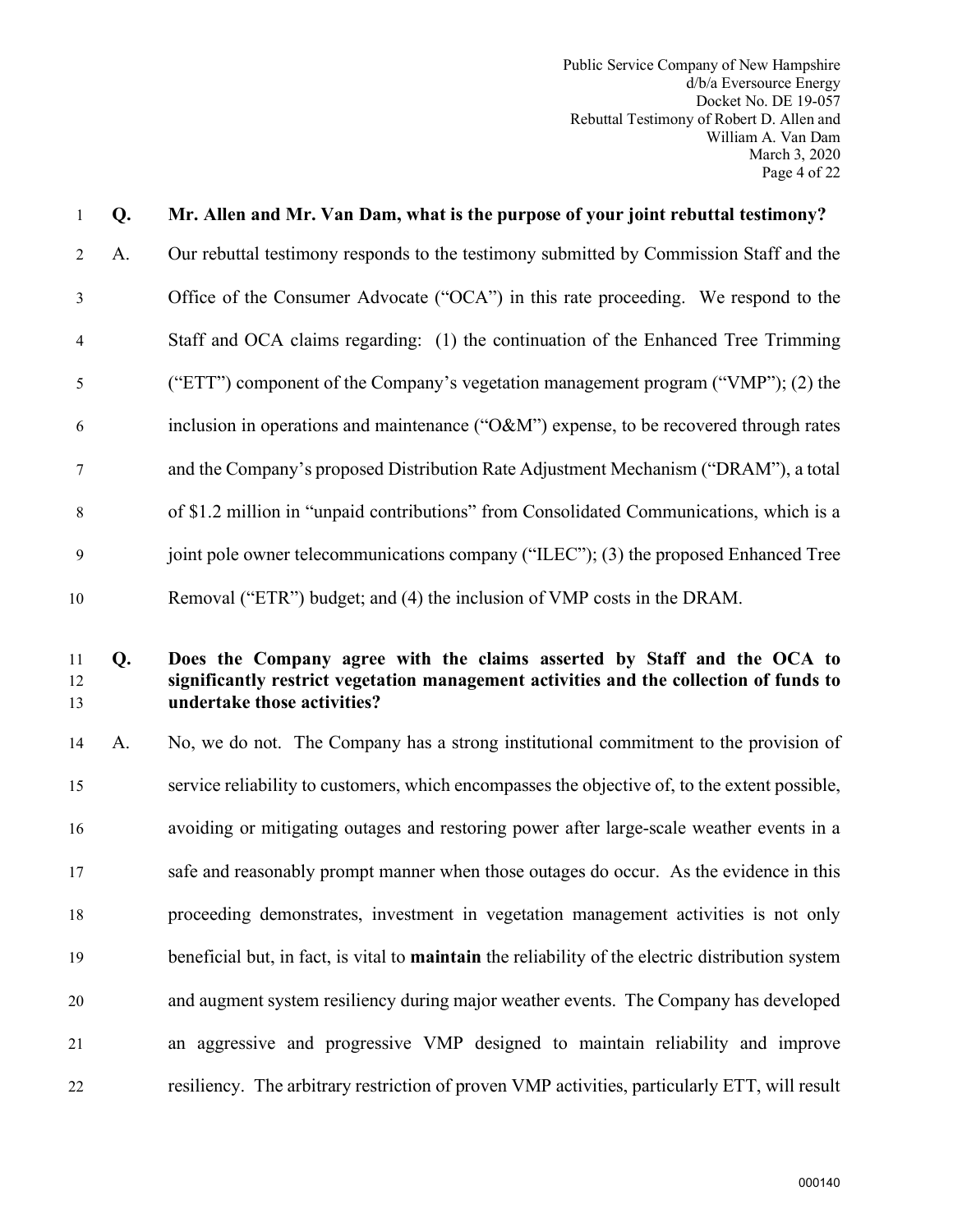Public Service Company of New Hampshire d/b/a Eversource Energy Docket No. DE 19-057 Rebuttal Testimony of Robert D. Allen and William A. Van Dam March 3, 2020 Page 5 of 22

- 1 in the degradation of service reliability to the detriment of the Company's customers. Such 2 a result is antithetical to the public-service obligation the Company must meet to serve
- 3 customers responsibly.

## 4 **Q. Are you sponsoring any attachments through your rebuttal testimony?**

- 5 A. Yes. The table below lists the attachments we are sponsoring through our rebuttal
- 6 testimony:

| <b>Attachment</b>         | <b>Description</b>                                                            |
|---------------------------|-------------------------------------------------------------------------------|
| Attachment VMP-Rebuttal-1 | New Hampshire December 2008 Ice Storm Assessment                              |
|                           | Report                                                                        |
|                           | Attachment VMP-Rebuttal-2   After Action Review December 2008 Ice Storm Final |
|                           | Report                                                                        |
| Attachment VMP-Rebuttal-3 | 2017-2018 Circuit Performance ETT Analysis                                    |
| Attachment VMP-Rebuttal-4 | Municipal Letters of Support                                                  |

7

# <span id="page-6-0"></span>8 **II. ETT IS A CRITICAL ASPECT OF VMP**

## 9 **Q. Please describe Staff's concerns about ETT and its recommendation as to the**  10 **discontinuation of ETT as a component of the VMP.**

11 A. We have reviewed the direct testimony and exhibits of Staff witness Kurt F. Demmer 12 regarding his recommendations on ETT. Mr. Demmer asserts that "[t]here is little to no 13 evidence of overall SAIFI [System Average Interruption Frequency Index] or SAIDI 14 [System Average Interruption Duration Index] performance as the ETT activity 15 progresses" (Demmer Test. at 22). Mr. Demmer cites to the cost per mile of ETT and the 16 absence of ILEC contributions in line with ETT claimed benefits as reasons that program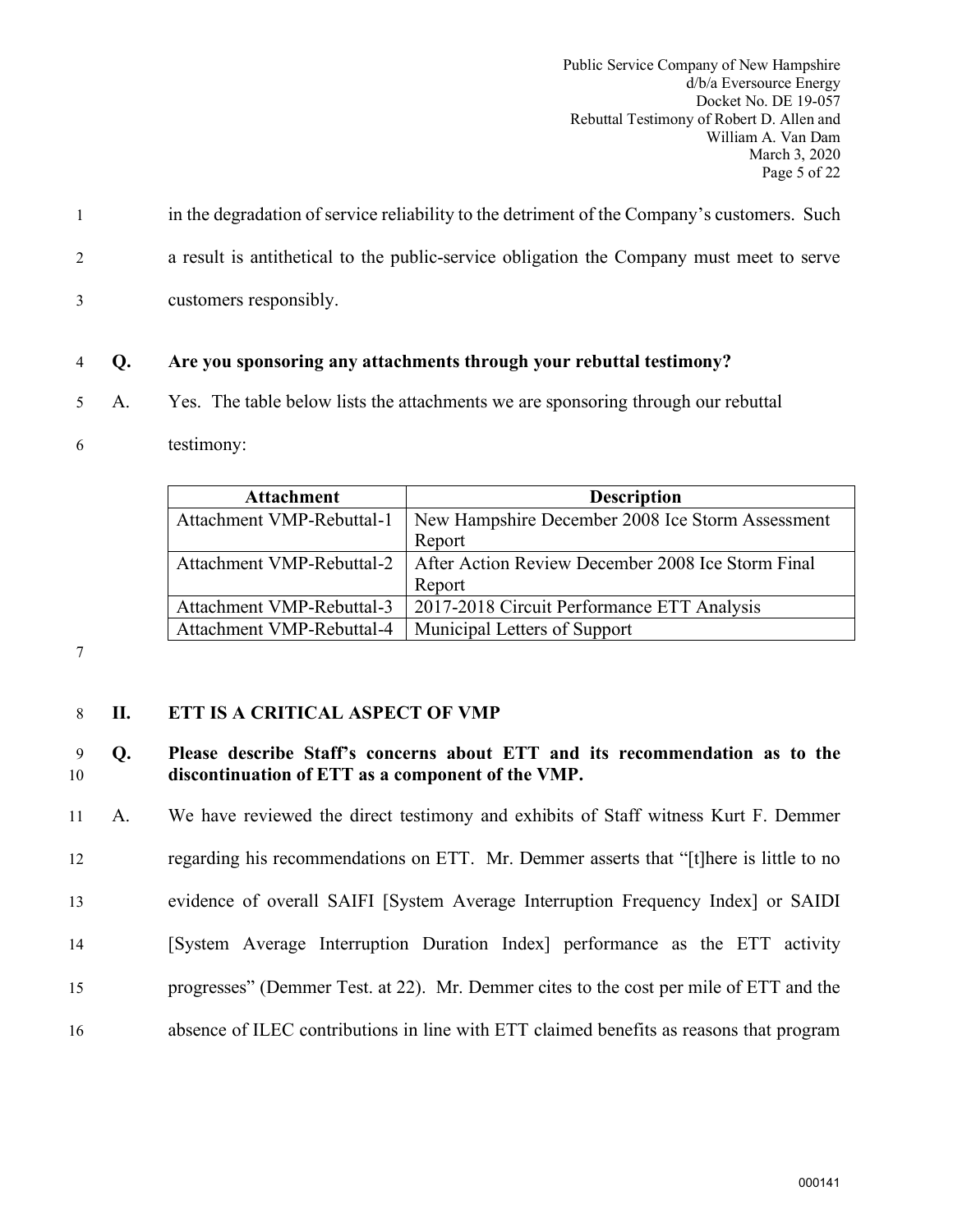| $\mathbf{1}$   |    | expenditures should be cut ( $id$ . at 22-23, 27). Based on these concerns, Staff recommends                                      |
|----------------|----|-----------------------------------------------------------------------------------------------------------------------------------|
| $\overline{2}$ |    | the discontinuance of ETT as a component of the VMP (id. at 27).                                                                  |
| $\mathfrak{Z}$ | Q. | Do you agree with Staff's recommendation?                                                                                         |
| 4              | A. | No, we do not. As explained below, ETT is a critical, indispensable component of the                                              |
| 5              |    | VMP, which is producing reliability benefits for customers and is an absolute necessity if                                        |
| 6              |    | reliability is to be maintained over the longer term. Independent analysis, which formed                                          |
| $\tau$         |    | the basis of the Company's determination to implement ETT, supports this conclusion.                                              |
| $\,8\,$<br>9   | Q. | Please describe the independent analysis you reference in support of the need to<br>continue ETT on the PSNH distribution system? |
| 10             | A. | In December 2008, a severe ice storm inflicted great damage on the electric distribution                                          |
| 11             |    | system in New Hampshire, resulting in over \$150 million of reported damage to personal                                           |
| 12             |    | property. Nearly half of the damage reported in New Hampshire occurred on PSNH's                                                  |
| 13             |    | distribution system. Following the storm, the Commission engaged NEI Electric Power                                               |
| 14             |    | Engineering ("NEI") to review the efforts of the New Hampshire electric utilities, including                                      |
| 15             |    | PSNH, and the two largest incumbent telecommunications utilities in New Hampshire prior                                           |
| 16             |    | to, during and after the storm. Following its assessment, NEI issued the "New Hampshire"                                          |
| 17             |    | December 2008 Ice Storm Assessment Report" ("Storm Report") on October 28, 2009.                                                  |
| 18             |    | The Storm Report is being provided as Attachment VMP-Rebuttal-1.                                                                  |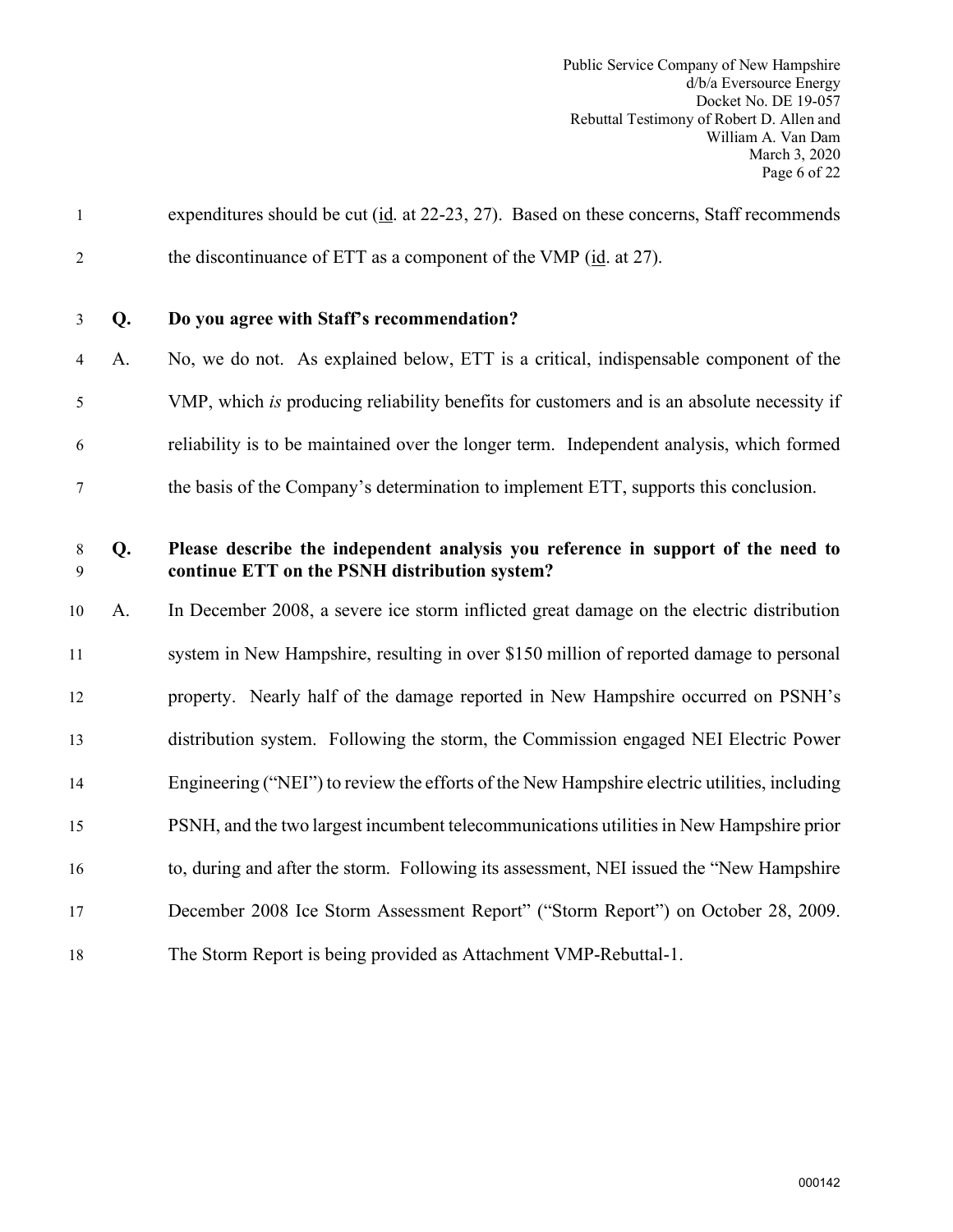#### 1 **Q. Please summarize the Storm Report's findings in relation to the impact of vegetation**  2 **damage during the storm.**

3 A. The December 2008 ice storm resulted in over \$150 million of reported damages to 4 property in New Hampshire, with close to 60 percent of the damage experienced by the 5 electric and telecommunications utilities (Exh. PSNH-VMP Rebuttal-1, at i). NEI 6 determined that nearly half of the damage reported in New Hampshire as a result of the 7 storm event occurred on PSNH's system (id.). The electric restoration efforts lasted 8 approximately two weeks, beginning with the initial loss of power on December 11, 2008 9 and ending on December 24, 2008 (id.). The storm impacted 75 percent of PSNH 10 customers.

11 NEI noted that, while the December ice storm created the greatest amount of property 12 damage and longest duration of power and telecommunication outages in the recent history 13 of New Hampshire, the U.S. Army Corps of Engineers Cold Regions Research Engineering 14 Laboratory predicted that a storm of the same or similar magnitude should occur on average 15 once every ten years (id.). As a result of its assessment, NEI determined that the most 16 significant cause of storm damage to the electric system was ice laden limbs and trees 17 falling onto power lines (id. at ii, V-4). Under the then-current overhead trimming 18 practices, NEI noted that even *minor* ice loads would have an impact on the power lines in 19 New Hampshire and that this represented a *known risk* to the distribution system (id. at V-20 18). The question posed by NEI was whether reduction of this risk was of increased 21 importance given the amount of damage and cost to the state as a result of the ice storm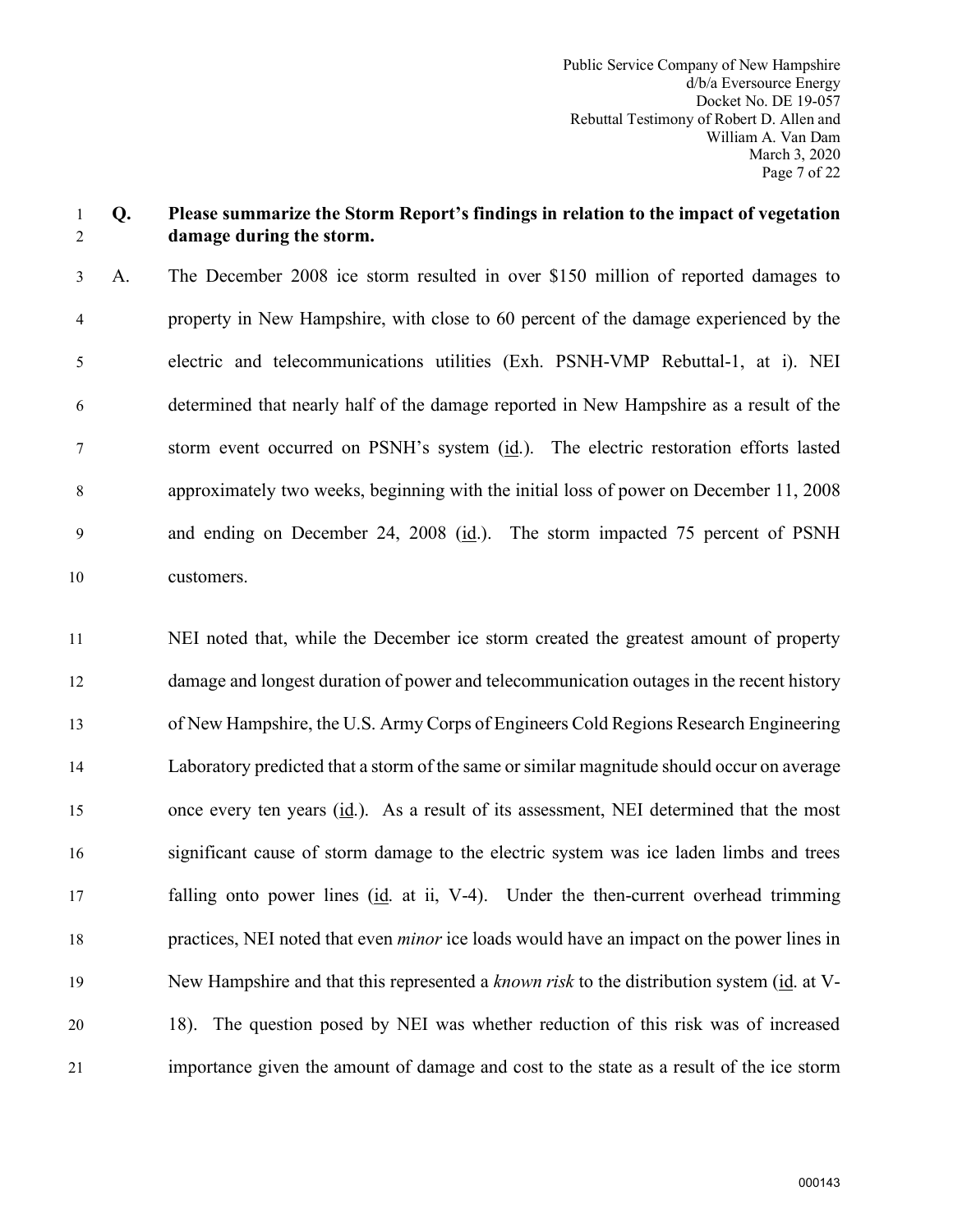Public Service Company of New Hampshire d/b/a Eversource Energy Docket No. DE 19-057 Rebuttal Testimony of Robert D. Allen and William A. Van Dam March 3, 2020 Page 8 of 22

1 (id.). Based on its expert assessment, NEI determined that such increased focus on 2 reduction of the risk to the distribution system posed by vegetation was critical. 3 Specifically, to minimize impact of future storms, NEI concluded that a more aggressive 4 tree trimming and vegetation removal program needed to be implemented by the utilities 5 with the support of local and state government (id. at ii, V-5).

6 One area that NEI focused on in its assessment was ground to sky trimming, or ETT. At 7 the time of its assessment, PSNH did not conduct ETT on its distribution system (id. at V-8 27). NEI noted that achieving the ground to sky clearance associated with ETT would 9 require additional trimming time and the use of cranes to make trimming at a higher level 10 possible (id.). NEI also noted that, while PSNH would incur additional costs associated 11 with ETT, after one trimming cycle the costs would be reduced since all of the branches 12 would be fully accessible using conventional boom trucks instead of cranes (id.). NEI 13 cautioned that a utility undertaking ETT would need to ensure that its subsequent trimming 14 cycles were adequate to prevent any branches from extending over the distribution line in 15 the future or else the utility would need to repeat the higher cost ETT practices (id.). 16 Despite the increased initial cost associated with ETT, NEI recommended that each electric 17 utility in New Hampshire include ETT in their vegetation management programs where 18 possible (id. at V-32).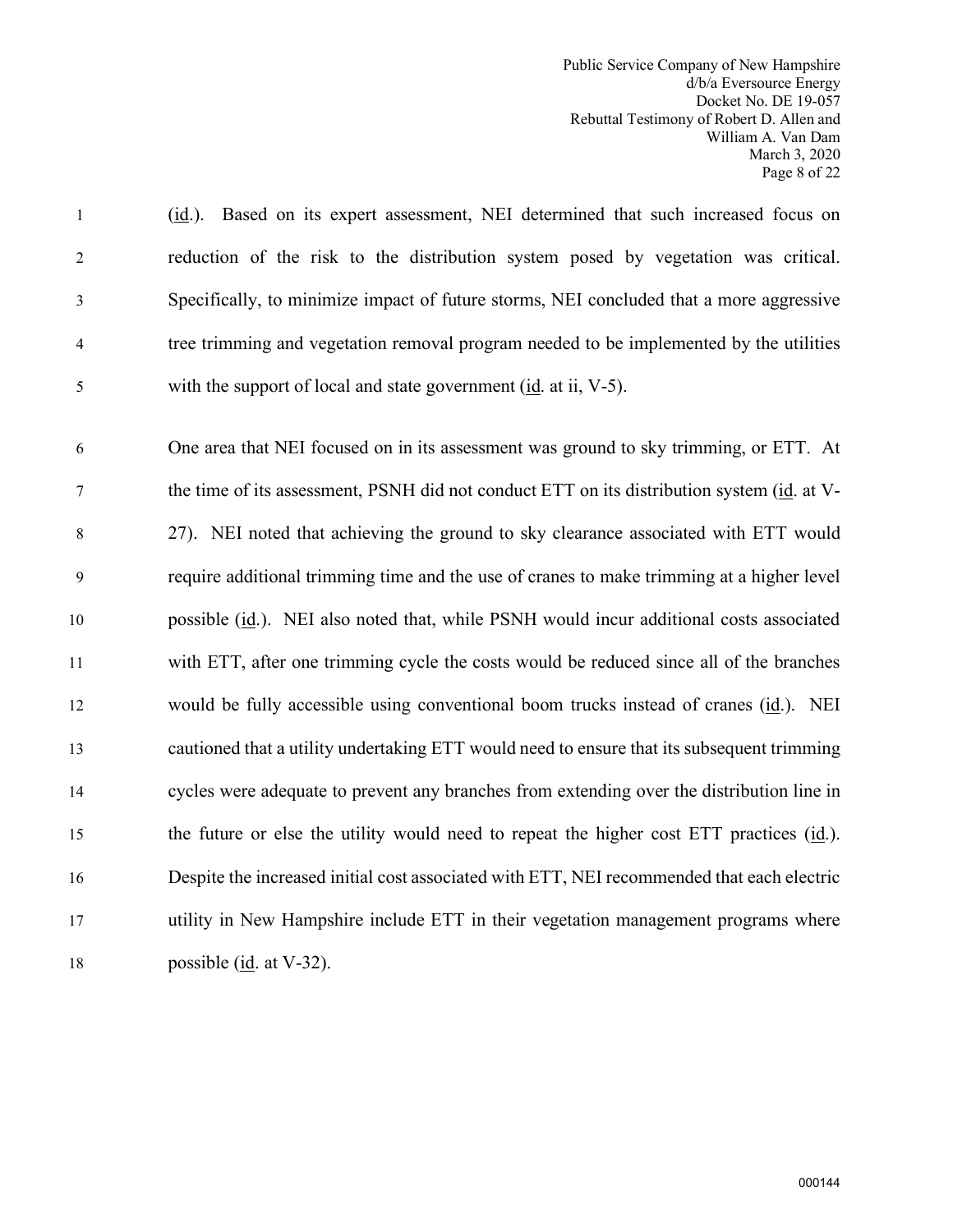## 1 **Q. Were there any other reports following the 2008 ice storm that supported increased**  2 **vegetation management activities, including ETT?**

3 A. Yes. Following the 2008 ice storm, the Commission conducted an after-action review of 4 the utilities' emergency preparedness and response to the storm. Based on this after-action 5 assessment, the Commission issued its After Action Review December 2008 Ice Storm 6 Final Report ("Final Report") on December 3, 2009. The Final Report is provided herewith 7 as Attachment VMP-Rebuttal-2. The Commission found, based on the after-action review, 8 as well as its experience working with the utilities and state and local officials during the 9 ice storm, that vegetation management, as well as other elements, is critical to effective 10 emergency preparedness (Att. VMP Rebuttal-2 at 5).

11 The Commission found that the heavy vegetation found in New Hampshire logically points 12 to the need for robust vegetation management and should be taken into account in 13 emergency planning (id. at 11). As a result of its assessment, the Commission determined 14 that much of the damage resulting from the ice storm was due to trees or limbs from outside 15 the trim zone  $(id.$  at 10). The Commission stated that "[u]nless we substantially increase 16 the area around utility lines, a high level of damage will always be likely in an ice storm of 17 this magnitude" (id.). Based on its findings, the Commission found that, although 18 considerably more expensive, ground to sky trimming or ETT should be considered (id. at 19 15, 63).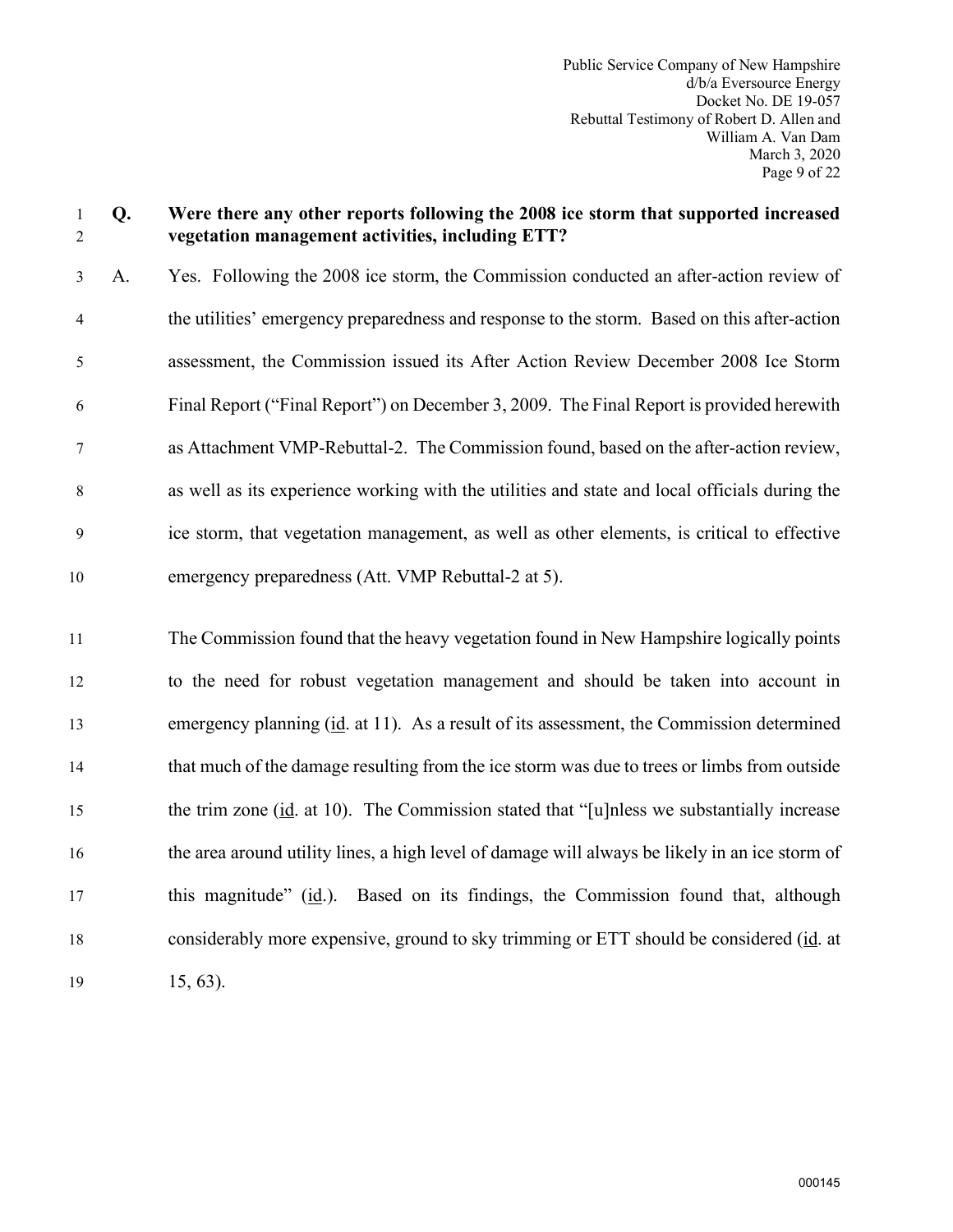| $\mathbf{1}$<br>$\overline{2}$ | Q. | Did the Company respond to these findings in structuring its vegetation management<br>programs?                              |
|--------------------------------|----|------------------------------------------------------------------------------------------------------------------------------|
| $\mathfrak{Z}$                 | A. | Yes. Based on the findings reached in these two important reports, the Company sought                                        |
| 4                              |    | the Commission's authorization to include ETT in the Company's Reliability Enhancement                                       |
| 5                              |    | Program ("REP"). The Commission approved the inclusion of ETT in the REP 3, REP 4,                                           |
| 6                              |    | 2018 REP and the 2019 REP Extension.                                                                                         |
| 7<br>8                         | Q. | What impact has ETT work had on system reliability as predicted by the findings in<br>the Storm Report and the Final Report? |
| 9                              | A. | Currently, the Company has completed ETT on 60 percent of its distribution system. Staff                                     |
| 10                             |    | recommends discontinuing ETT based on the unsubstantiated conclusion that the most                                           |
| 11                             |    | recent years' SAIDI and SAIFI have not improved significantly enough under ETT (see                                          |
| 12                             |    | Demmer Test. at 22-23). However, a review of the Company's SAIDI/SAIFI performance                                           |
| 13                             |    | over the last 11 years, including 2019 performance, demonstrates a continued, marked                                         |
| 14                             |    | improvement in system reliability, particularly in 2019, that cannot simply be attributed to                                 |
| 15                             |    | factors <i>other than</i> the ETT program and other efforts made by the Company to reinforce                                 |
| 16                             |    | the system.                                                                                                                  |
| 17                             |    | Specifically, SAIDI for 2019 was 40.50 minutes compared to the 2018 SAIDI of 70.25                                           |
| 18                             |    | minutes, while the average SAIDI over the last 11 years (including 2019) is 72.32 minutes.                                   |
| 19                             |    | The 2019 SAIDI (40.50 minutes) is 44 percent better than the average SAIDI of 72.32                                          |
| 20                             |    | minutes for the past 11 years. SAIFI shows a similar improvement. SAIFI for 2019 was                                         |
| 21                             |    | 0.315 compared to the 2018 SAIFI of 0.5197. Including those 2019 SAIFI results, the                                          |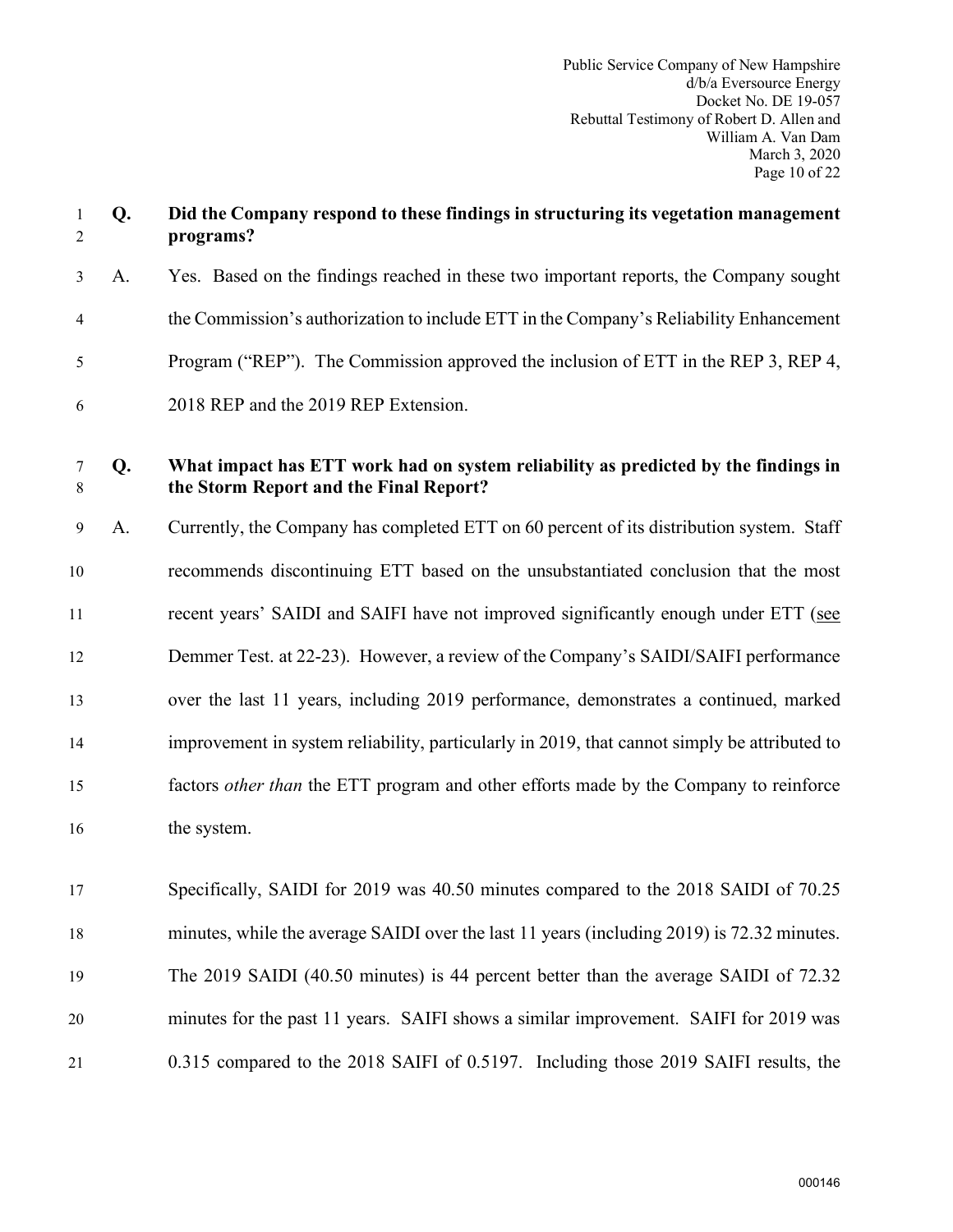| $\mathbf{1}$   | average SAIFI over the last 11 years is 0.576. The 2019 SAIFI (0.315) is 45 percent better  |
|----------------|---------------------------------------------------------------------------------------------|
| $\overline{2}$ | than the average SAIFI for the past 11 years $(0.576)$ .                                    |
| 3              | The distribution system's performance to date in 2020 is also demonstrating improvement     |
| $\overline{4}$ | as a result, in part, of ETT and ETR. The impact of ETT and ETR is evidenced in the         |
| 5              | performance of specific circuits benefitting from the program. Specifically, the Company's  |
| 6              | Circuit 316x1 provides an excellent example of the reliability benefits associated with ETT |
| $\tau$         | and ETR. The Company's Circuit 316x1 spans a total of 154 miles and serves 3,296            |
| 8              | customers. In 2018, Circuit 316x1 was the <i>worst performing circuit</i> on the Eversource |
| 9              | Energy electric distribution system among all three states, New Hampshire, Connecticut      |
| 10             | and Massachusetts. In 2017-2018, the Company completed 13.44 miles of ETT along             |
| 11             | Circuit 316x1 and removed 1,466 hazard trees along the circuit in 2019. The Company         |
| 12             | also completed ETT along the entire three-phase backbone. Circuit 316x1, previously the     |
| 13             | worst performing circuit out of all of the Eversource Energy operating companies'           |
| 14             | distribution systems, experienced zero tree-related disturbances or outages during the      |
| 15             | recent February 7-8, 2020 major snow/ice/wind event. As a means of further comparison,      |
| 16             | Circuit 316x1 experienced 26 tree-related events and 4,387 customer interruptions in        |
| 17             | January 2019. In January 2020, Circuit 316x1 experienced 7 tree-related events and 565      |
| 18             | customer interruptions. There is no doubt about it -- these results were produced by the    |
| 19             | ETT and ETR work conducted in 2017-2019.                                                    |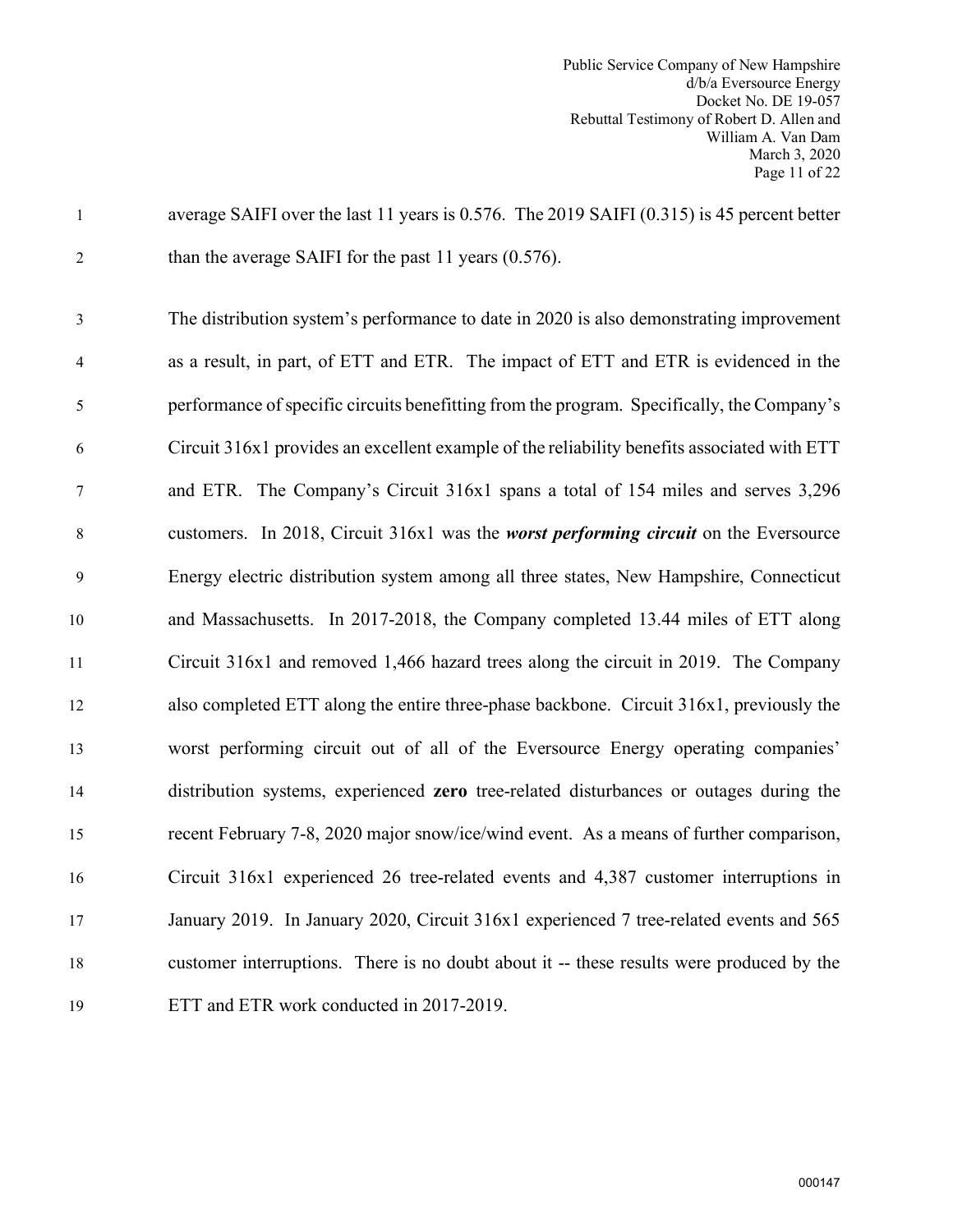| $\mathbf{1}$   |    | Another example is Circuit 377x7, which spans 16.87 miles and serves 499 customers. The                   |
|----------------|----|-----------------------------------------------------------------------------------------------------------|
| $\overline{2}$ |    | Company performed 11.72 miles of ETT in 2018 on Circuit 377x7. In 2018, Circuit 377x7                     |
| 3              |    | experienced 11 tree-related events and 362 customer interruptions, while in 2019 it                       |
| 4              |    | experienced 5 tree-related events and 87 customer interruptions.<br>Circuit $377x7$                       |
| 5              |    | experienced zero tree-related disturbances or outages during the recent February 7-8, 2020                |
| 6              |    | major snow/ice/wind event.                                                                                |
| 7              |    | Although vegetation management is but one component leveraged to maintain reliability;                    |
| $8\,$          |    | improve resiliency and achieve emergency preparedness (see Exhs. PSNH-VMP Rebuttal-                       |
| 9              |    | 1, at ii, V-5, V-23; PSNH-VMP Rebuttal-2, at 5, 10), the trend of SAIDI/SAIFI                             |
| 10             |    | improvement since the Company commenced ETT on its system demonstrates that the                           |
| 11             |    | continuation of ETT is both critical and warranted. Staff's summary conclusion that                       |
| 12             |    | "[t]here is little to no evidence of overall SAIFI or SAIDI performance as the ETT activity               |
| 13             |    | progressed" (Demmer Test. at 22) is soundly contradicted by actual results on the system.                 |
| 14<br>15       | Q. | Is there any analysis that the Company has developed to demonstrate the benefits of<br>ETT?               |
| 16             | A. | Yes. In 2017 and 2018, there were 16 circuits in each year where the entire three-phase                   |
| 17             |    | backbone was trimmed to ETT specifications. The Company has compared tree-related                         |
| 18             |    | SAIFI data from the year <i>prior to</i> the ETT trim and the year <i>after</i> the ETT trim. The results |
| 19             |    | are shown in Attachment VMP-Rebuttal-3. The results show very clearly that ETT on the                     |
| 20             |    | three-phase circuit backbones has a dramatic impact on the number of outages experienced                  |
| 21             |    | by customers. The Company analyzed specific circuit data from 2016 until the present.                     |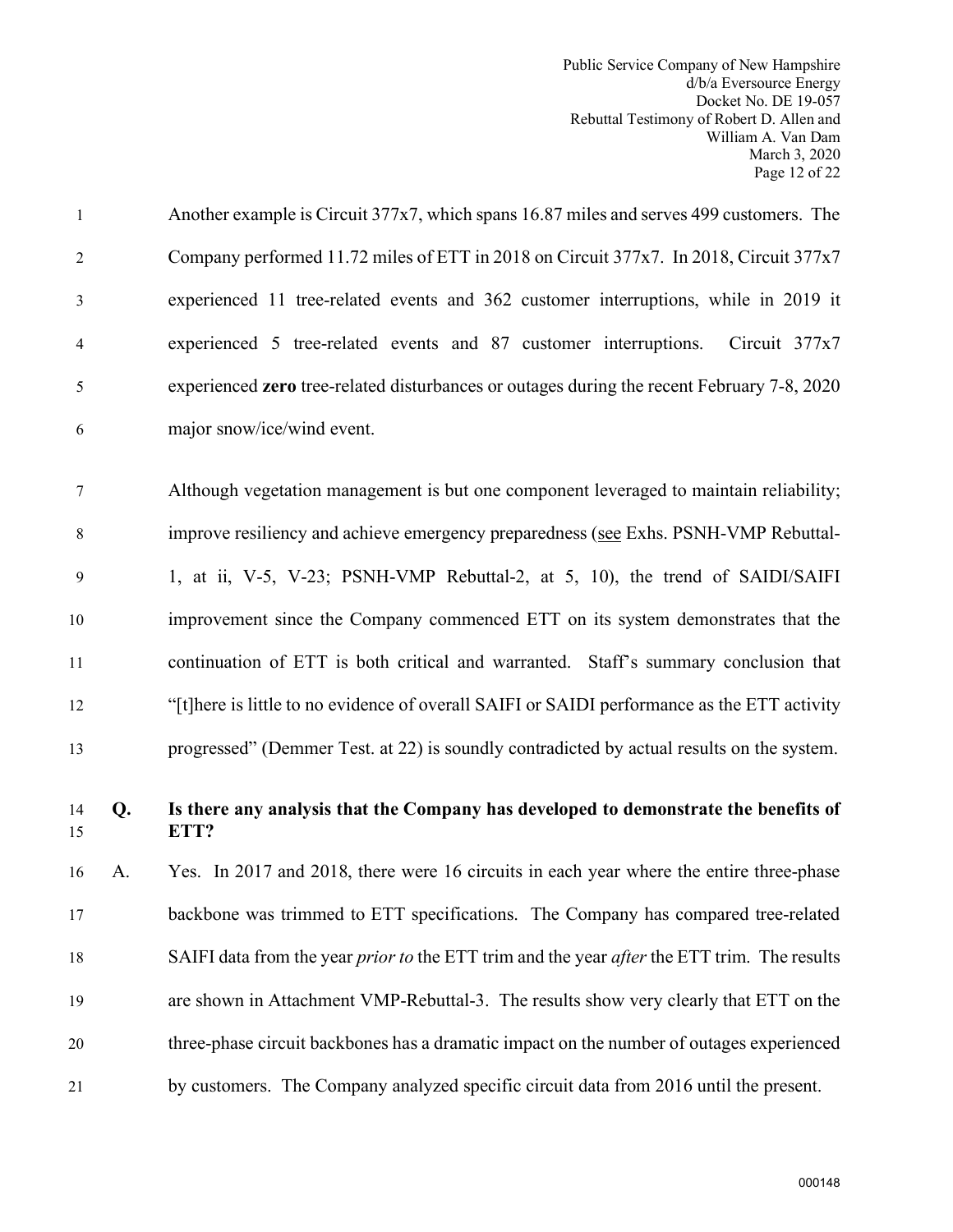Public Service Company of New Hampshire d/b/a Eversource Energy Docket No. DE 19-057 Rebuttal Testimony of Robert D. Allen and William A. Van Dam March 3, 2020 Page 13 of 22

# 1 **Q. Please explain what you mean by "backbone."** 2 A. The Company identified 1,600 miles of backbone circuits at the commencement of ETT, 3 and to date has completed approximately 1,100 miles. The Company defines "backbone" 4 as all three-phase circuits from the source of power (usually a substation) to the first 5 protective device.

#### 6 **Q. Please describe Attachment VMP-Rebuttal-3 in more detail.**

7 A. Page one of this analysis provided in Attachment VMP-Rebuttal-3 shows the circuits that 8 were trimmed to ETT specifications in 2017. For those circuits, the Company analyzed 9 tree-caused outages on the three-phase backbones and laterals in 2016 (the year prior to the 10 ETT) and then for 2018 (the year after the ETT). This analysis shows that tree-caused 11 outages on the backbones were reduced **by over 53 percent** and on the laterals by 6 12 percent. The second page of the analysis shows the circuits that were trimmed to ETT 13 specifications in 2018. For these circuits, the team looked at the tree-caused outages in 14 2017 (the year prior to the ETT) and then in 2019 (the year after the ETT), and the result 15 was even more dramatic. The analysis shows a reduction of tree-caused customer outages 16 on the three-phase backbone of 82 percent and on the laterals of 9 percent. Overall, PSNH 17 is observing a consistent improvement in tree-related SAIFI since it commenced ETT. The 18 Company had its best ever tree-related SAIFI numbers in 2019.

19 ETT only has to be performed once. Once it is performed, the Company maintains the 20 expanded clearance through its routine trimming cycle. The Company has completed 60 21 percent of the system, and has only 40 percent left to complete, which it expects to complete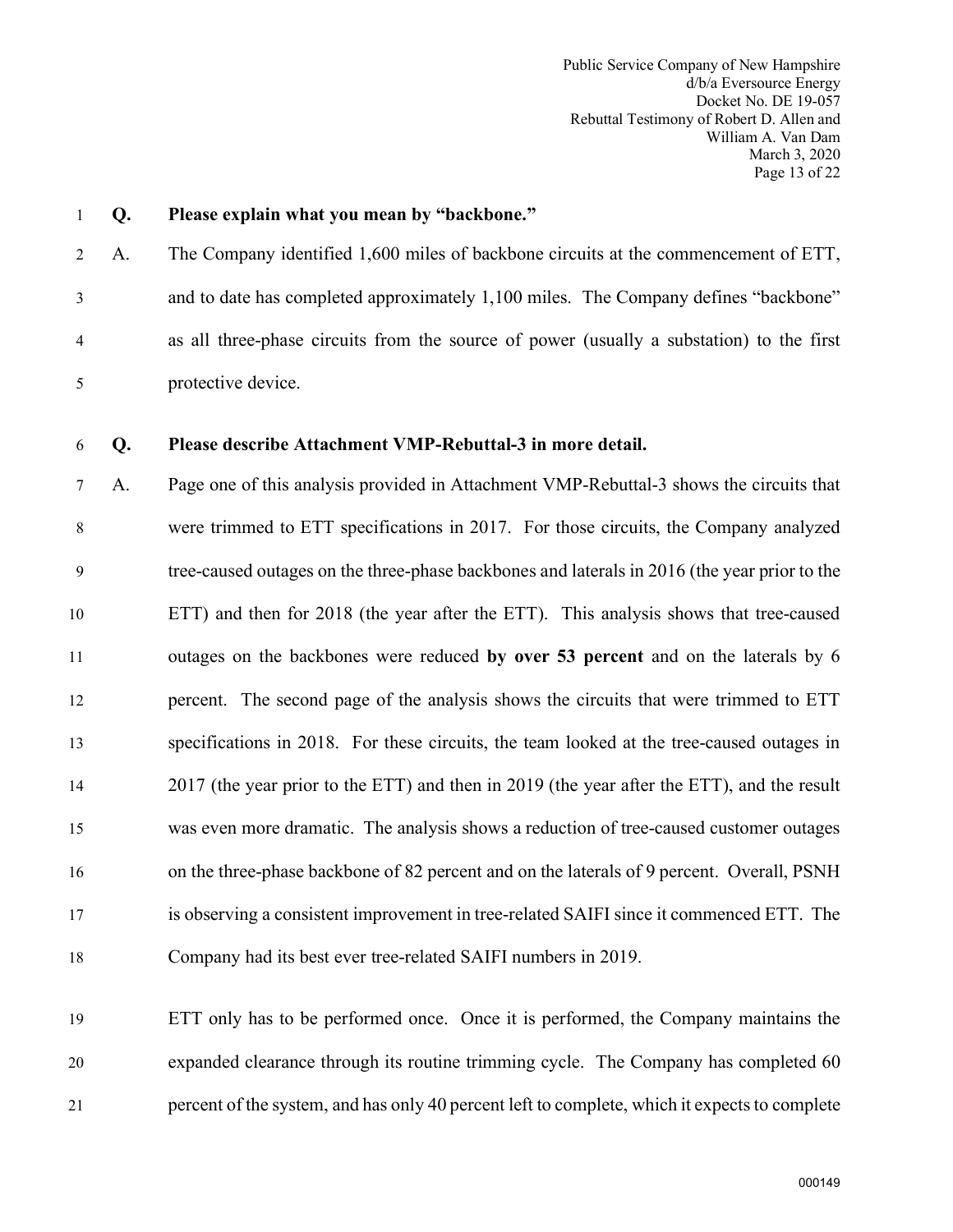Public Service Company of New Hampshire d/b/a Eversource Energy Docket No. DE 19-057 Rebuttal Testimony of Robert D. Allen and William A. Van Dam March 3, 2020 Page 14 of 22

1 in the next five years. Once completed, the cost of ETT is significantly reduced. As a 2 result, it makes no sense to give up the program now. It is simply not clear why this result 3 would make sense for customers at this stage of the game, particularly in light of the 4 Commission's findings in relation to the significant storms that have occurred previously.

#### 5 **Q. Is the continuation of ETT necessary to maintain reliability or improve reliability?**

6 A. Both. As noted above, the Company has completed ETT on 60 percent of its system. ETT 7 will be undertaken on the remaining 40 percent of the system over the next five years at a 8 cost of approximately \$5 million per year, for a one-time investment of \$25 million. The 9 theory behind ETT is that a utility will see a positive trend in improvement in both SAIDI 10 and SAIFI as more ETT is completed. However, because there are numerous factors that 11 affect SAIDI and SAIFI over time, ETT is also an imperative to *maintain* reliability in 12 relation to those indices. Moreover, ETT is an imperative if system resiliency is an 13 objective. As shown above, the Company has already experienced this positive trend and 14 anticipates that it will hold constant over the remainder of the ETT.

# 15 **Q. What would be the impact of accepting Staff's recommendation and discontinuing**  16 **ETT?**

17 A. Ceasing ETT prior to completing the full cycle will assure that certain parts of the system 18 will experience a lesser level of reliability and resiliency than other parts of the system, 19 which makes no sense. Customers who are served by circuits that have not been subject to 20 ETT will not experience the level of reliability and resiliency that other PSNH customers 21 have enjoyed under ETT to date. As shown in the Storm Report, tree-related outages take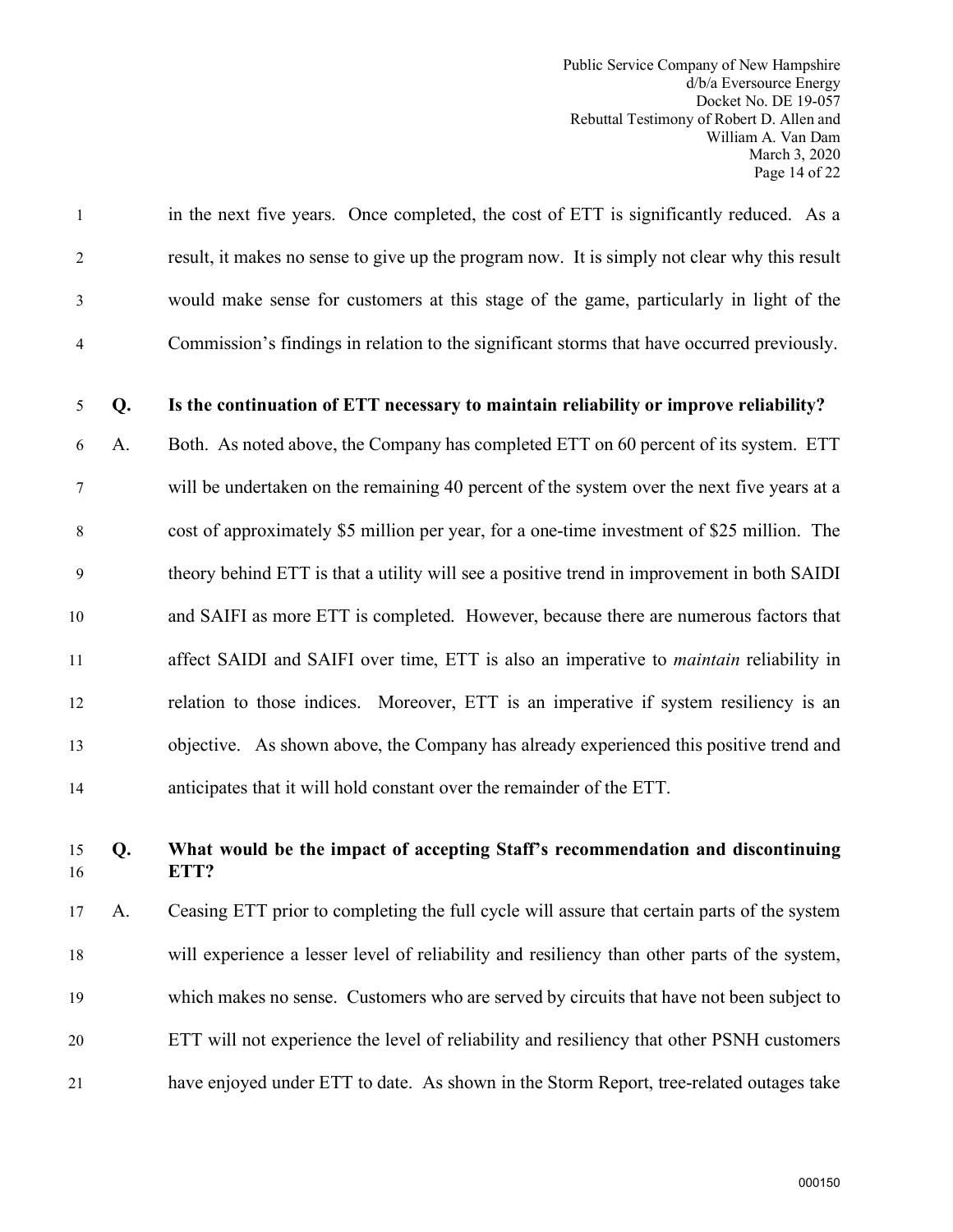Public Service Company of New Hampshire d/b/a Eversource Energy Docket No. DE 19-057 Rebuttal Testimony of Robert D. Allen and William A. Van Dam March 3, 2020 Page 15 of 22

| $\mathbf{1}$   | longer to restore than outages occurring for other reasons and, if tree-related outages were  |
|----------------|-----------------------------------------------------------------------------------------------|
| 2              | reduced by half, the average time a customer could be without power every year would be       |
| 3              | substantially reduced (Att. VMP-Rebuttal-1, at V-20-21). Ceasing ETT at this point will       |
| $\overline{4}$ | deprive certain customers of the same level of reliability and resiliency as other customers, |
| 5              | despite the fact that those customers will have contributed to the ETT costs through the      |
| 6              | various REPs. This is an inequitable, unreasonable and unwarranted result.                    |

7 As we have discussed above, ETT has, thus far, produced a positive trend in reliability and 8 the Company anticipates that this trend will continue as it conducts ETT on the remaining 9 40 percent of the system; however, only those customers on completed circuits have 10 actually experienced the benefit. As discussed elsewhere in this testimony, ETT is a one-11 time undertaking and, following ETT, the enhanced trimming is simply included in 12 maintenance trimming (referred to as "METT," maintenance on ETT circuits) conducted 13 on a cycle of less than 60 months. Staff's recommendation to discontinue ETT at this point 14 will assure that the Company's customers, all of whom have contributed to the costs of 15 ETT, will experience varied levels of reliability. This is contrary to the Company's 16 obligation to provide all of its customers with safe and reliable service.

# 17 **Q. Did Staff indicate that it was concerned with the cost of ETT and is it this concern** 18 **that is serving as the basis for discontinuing ETT?**

19 A. Yes. Staff referenced the expense per mile of ETT, which is approximately eight times the 20 cost per mile of scheduled maintenance trimming ("SMT"), and noted that it creates a very 21 high cost per SAIFI improvement or \$ per ΔCI (Demmer Test. at 22).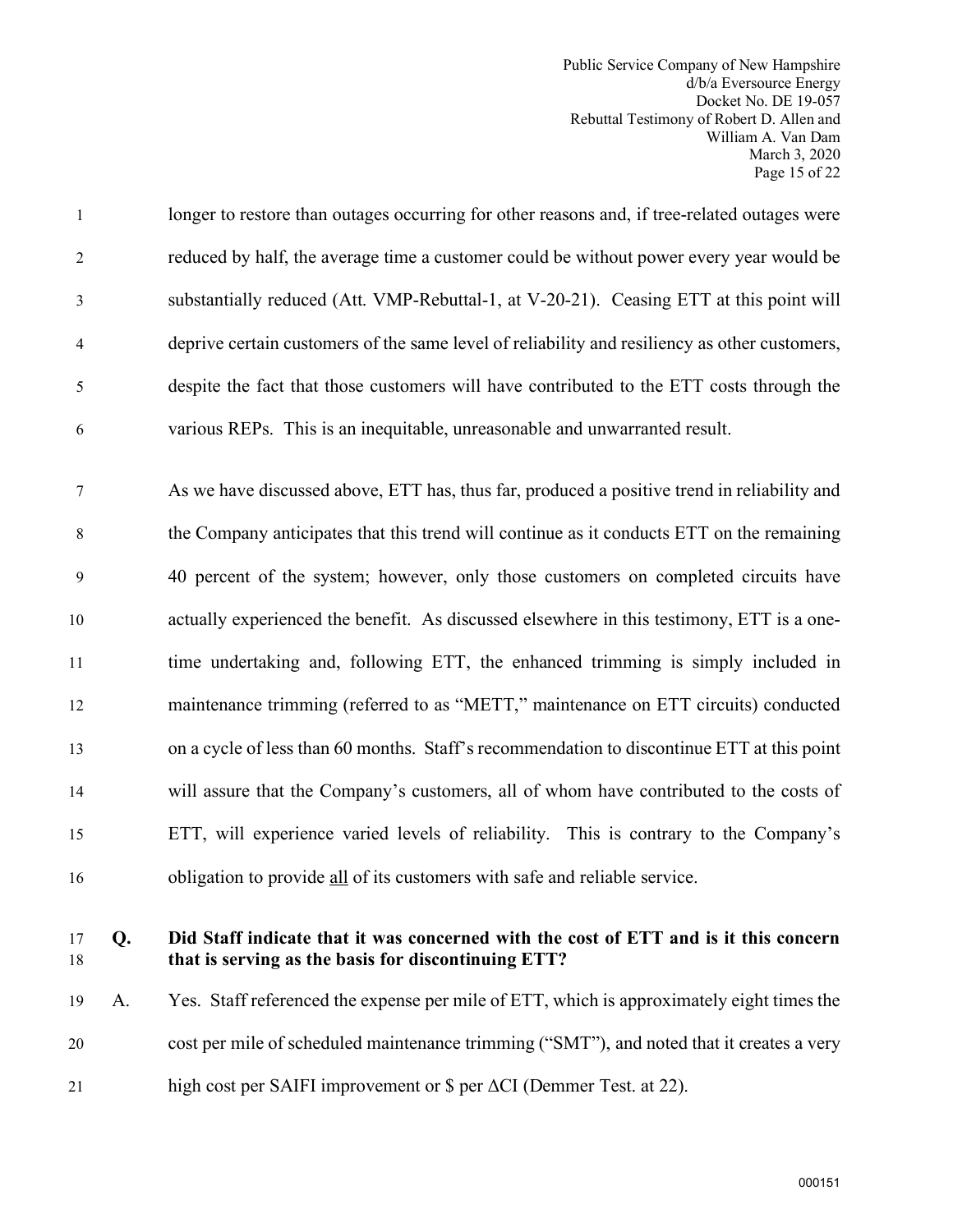#### 1 **Q. Do you agree with Staff's conclusion that the SAIFI improvement is not significant**  2 **enough to justify the cost of ETT?**

3 A. No. As discussed above, Staff failed to analyze the Company's 2019 SAIDI/SAIFI 4 performance when attempting to quantify the reliability improvement associated with ETT 5 and summarily concluded that the reliability improvement was "non-discernable" 6 (Demmer Test. at 23). However, in 2019, SAIDI was 40.50 minutes compared to the 2018 7 SAIDI of 70.25 minutes, while the average SAIDI over the last 11 years (including 2019) 8 is 72.32 minutes. The 2019 SAIDI (40.50 minutes) is 44 percent better than the average 9 SAIDI of 72.32 minutes for the past 11 years. SAIFI for 2019 was 0.315 compared to the 10 2018 SAIFI of 0.5197. Including those 2019 SAIFI results, the average SAIFI over the 11 last 11 years is 0.576. The 2019 SAIFI (0.315) is 45 percent better than the average SAIFI 12 for the past 11 years (0.576). Although it is true that there are numerous sources of 13 influence on SAIDI/SAIFI performance, the improvement in SAIDI/SAIFI is marked, 14 providing solid support for completing ETT on the remaining 40 percent of the distribution 15 system.

16 Again, ETT is a one-time cost and the Company is 60 percent completed, leaving only five 17 years of work undone. Once ETT is completed, the maintenance costs associated with 18 future trimming are included in maintenance trimming, which is approximately \$5,919 per 19 mile (Attachment Staff 10-033 SP01; see also Att. VMP-Rebuttal-1, at V-27; Att. VMP-20 Rebuttal-2, at 15). The Company strives for a four-year SMT cycle and the work is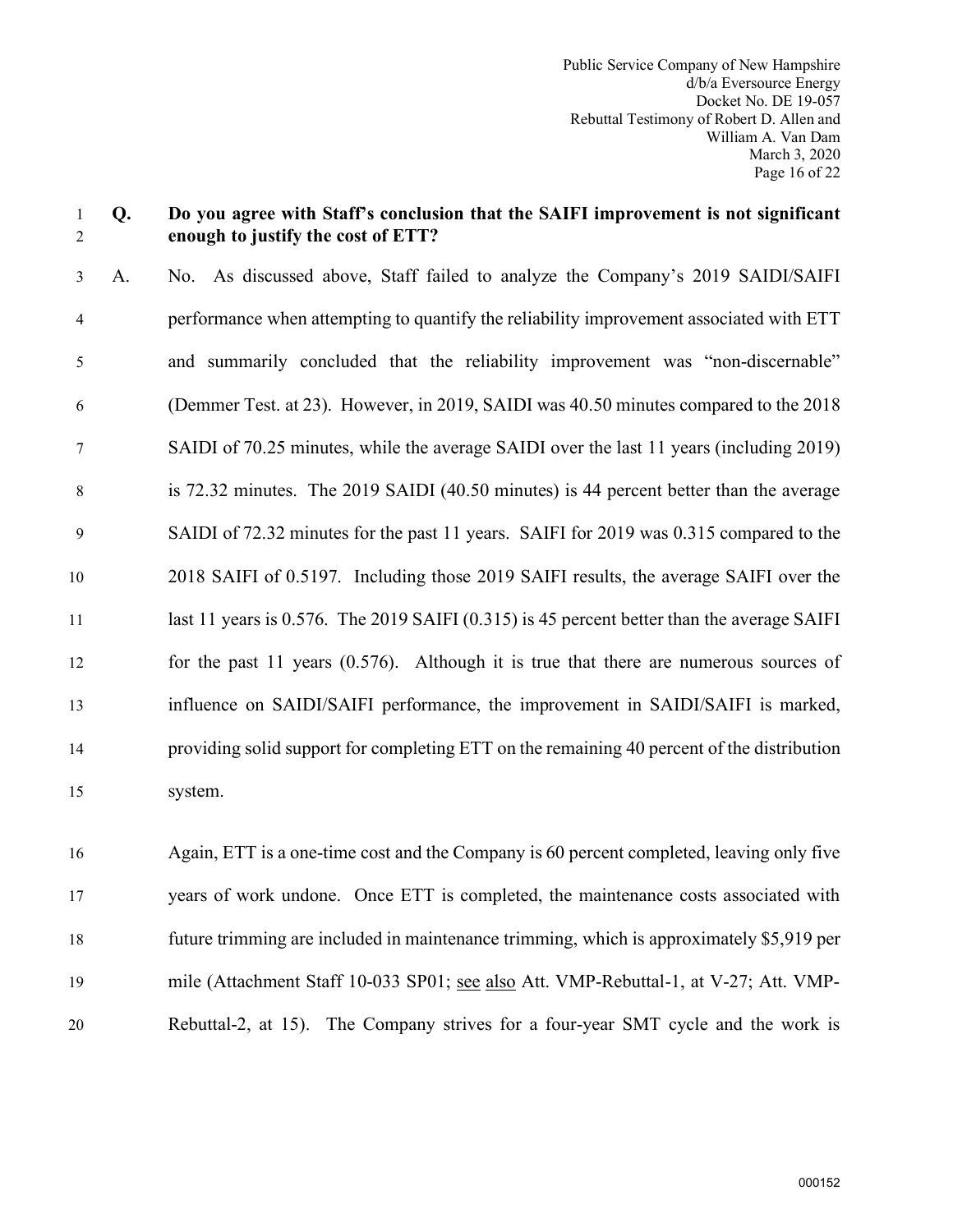<span id="page-18-0"></span>

| $\mathbf{1}$   |    | competitively bid for a four-year cycle to ensure that it is performed in a cost-effective                                                                                       |
|----------------|----|----------------------------------------------------------------------------------------------------------------------------------------------------------------------------------|
| $\overline{2}$ |    | manner (Allen Test. at 8).                                                                                                                                                       |
| 3<br>4         | Q. | Do municipalities throughout the Company's service territory support the<br>Company's ETT and hazard tree removal programs?                                                      |
| 5              | A. | Yes, our communities strongly support these programs. The Company has received                                                                                                   |
| 6              |    | numerous letters in support of its ETT work and hazard tree removals, all of which                                                                                               |
| 7              |    | reference the reduction in the number and duration of outages, particularly during storms.                                                                                       |
| 8              |    | In some cases, the Company's ETT and ETR work has reduced demand for local                                                                                                       |
| 9              |    | emergency services. Copies of these letters are provided as Attachment VMP-Rebuttal-4.                                                                                           |
| 10             | Ш. | <b>ILEC COST SHARING</b>                                                                                                                                                         |
|                |    |                                                                                                                                                                                  |
| 11<br>12<br>13 | Q. | Does Staff also recommend that ETT be suspended based on the provisions of the<br>Intercompany Operating Procedure ("IOP") the Company currently has in place<br>with the ILECs? |
| 14             | A. | Yes. According to Staff, because the IOP does not require the ILEC to reimburse the                                                                                              |
| 15             |    | Company for ETT, this presents another reason to discontinue ETT (Demmer Test. at 23).                                                                                           |
| 16             |    | Staff posited that ETT should be discontinued due to the absence of ILEC contributions                                                                                           |
| 17             |    | that should be in line with ETT claimed benefits (id. at 27). However, the Company's                                                                                             |
| 18             |    | focus is on the service provided to electric customers and the benefits of ETT and ETR are                                                                                       |
| 19             |    | undertaken and are fully warranted for PSNH electric customers.                                                                                                                  |
| 20             | Q. | Is the ILECs' unwillingness to pay an unreasonable basis to suspend ETT?                                                                                                         |

22 costs of ETT (Exh. STAFF-12-40), which recognizes that the telephone infrastructure does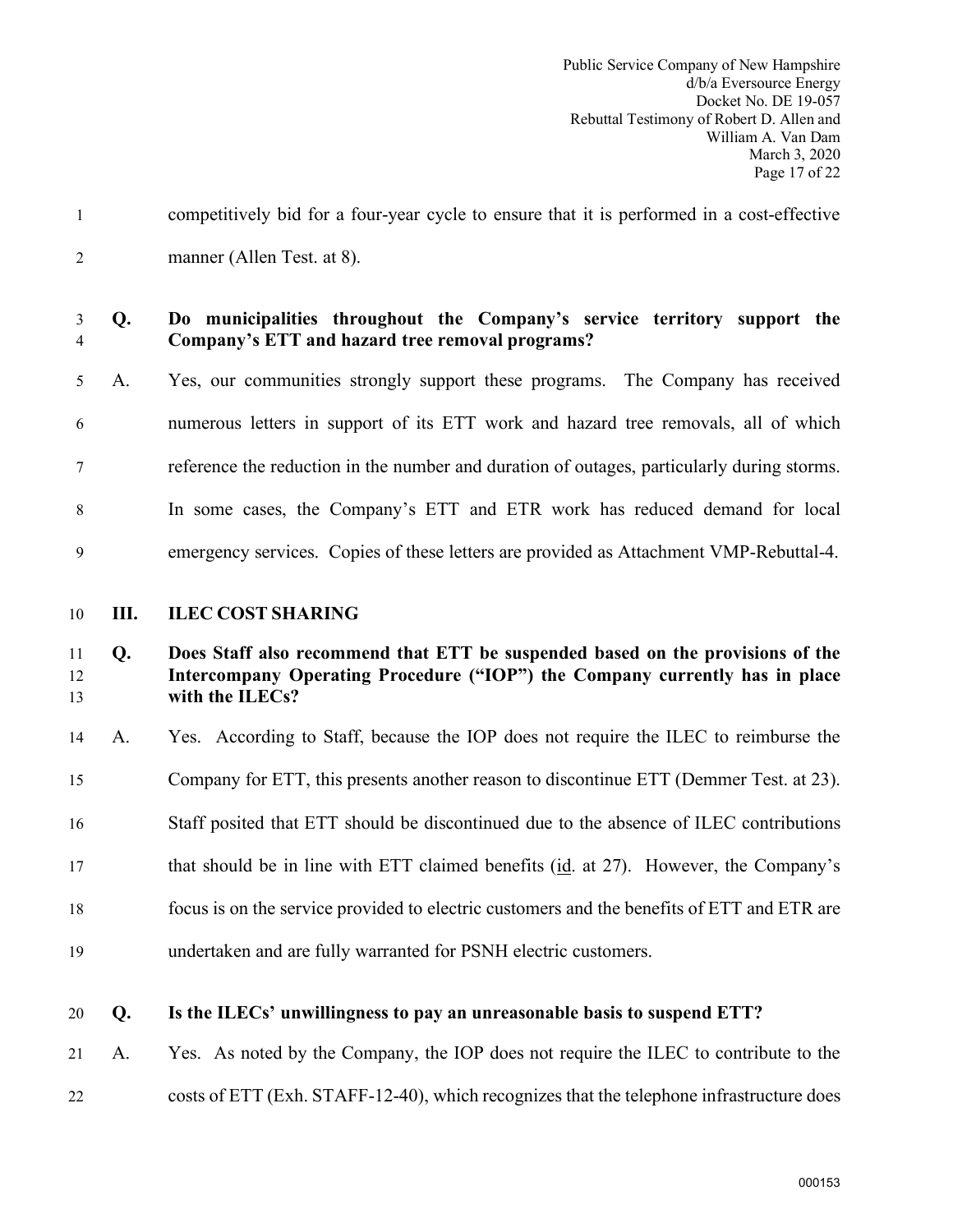Public Service Company of New Hampshire d/b/a Eversource Energy Docket No. DE 19-057 Rebuttal Testimony of Robert D. Allen and William A. Van Dam March 3, 2020 Page 18 of 22

1 not benefit from ETT in the same manner as the electric distribution system. The basis for 2 Staff's conclusion that the Company should attempt to collect money from a third-party 3 despite there being no legal obligation for the third-party to pay those costs is unclear. The 4 Company does not conduct vegetation management for the benefit of third parties. All of 5 the Company's planning, work and results inure to the benefit of electric customers and 6 warrant cost recovery from customers. In that regard, it is clear that the Company's 7 customers, to whom the Company must provide safe and reliable service, benefitted from 8 the ETT conducted on the areas of distribution with shared poles. As demonstrated above, 9 SAIDI and SAIFI have demonstrated a positive trend since the inception of ETT and tree-10 related outages are vastly reduced with ETT. The Company anticipates that these trends 11 will continue as it undertakes ETT on the remaining 40 percent of the system, which bears 12 out the conclusions of both the Storm Report and the Final Report regarding the need for 13 the implementation of ETT. Accordingly, the Company needs to continue ETT and to 14 recover the costs associated with ETT because these actions are consistent with the 15 obligation to customers.

#### 16 **Q. Do Staff and OCC make additional recommendations regarding ILEC cost-sharing?**

17 A. Yes. Staff and OCA recommend that \$1.2 million associated with hazard tree removals, 18 which the Company has been unable to collect from Consolidated Communications, should 19 not be recovered from customers (Mullinax Test. at 28-29; Defever Test. at 36-38). Staff 20 argues that passing the \$1,213,743 owed by Consolidated to the Company on to customers 21 provides no incentive for the Company to resolve the issue with Consolidated (Mullinex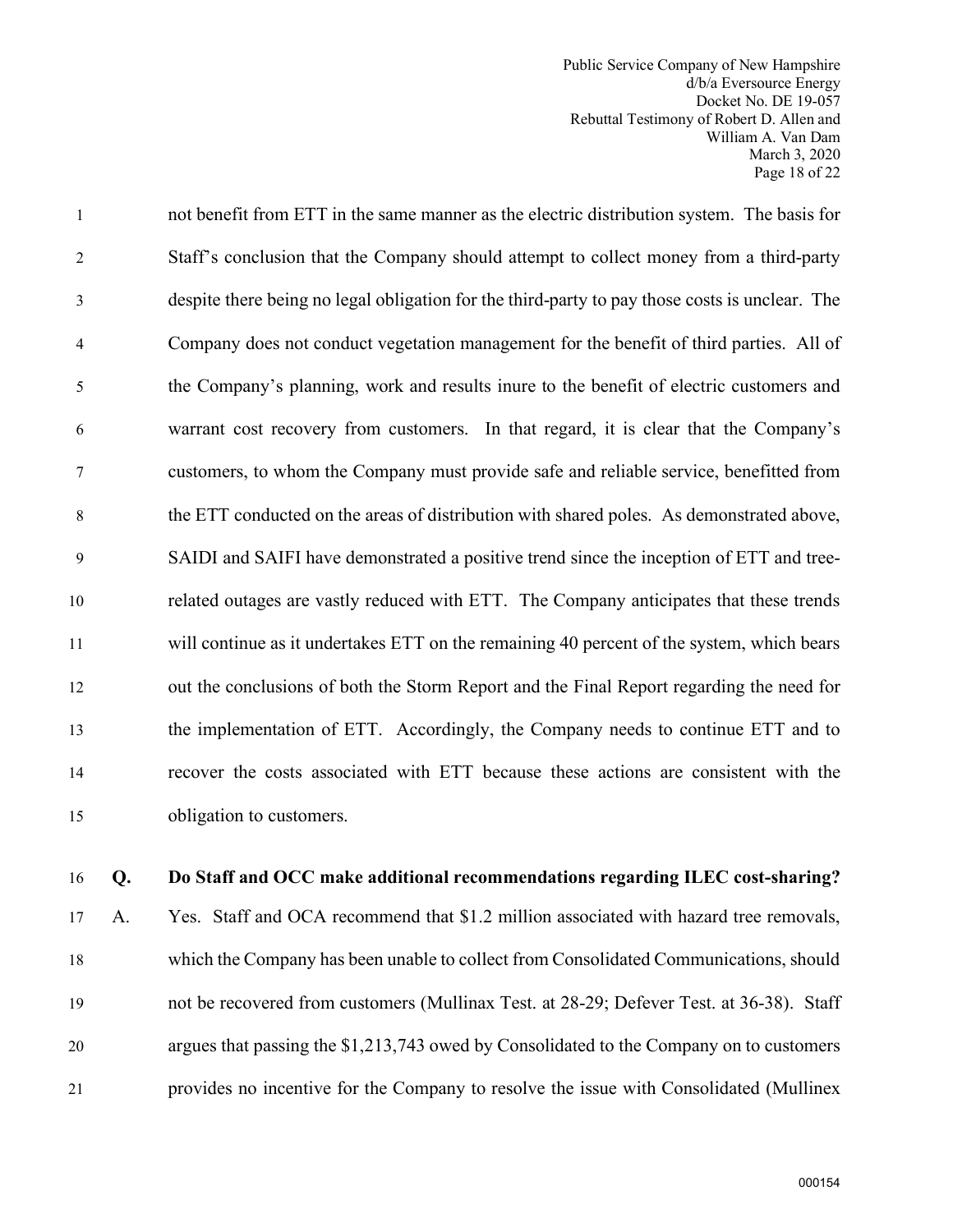Public Service Company of New Hampshire d/b/a Eversource Energy Docket No. DE 19-057 Rebuttal Testimony of Robert D. Allen and William A. Van Dam March 3, 2020 Page 19 of 22

1 Test. at 26). This is incorrect. The Company made additional expenditures on hazard tree 2 removals that were for the benefit of the electric distribution system and did not provide 3 incremental benefit to the joint pole owner. For this reason, the Company has worked to 4 collect these funds from Consolidated; but the Company fully recognizes that the 5 likelihood of recovery under these circumstances is remote given that there is no obligation 6 to pay and the primary beneficiaries are electric distribution customers.

#### <span id="page-20-0"></span>7 **IV. ENHANCED TREE REMOVAL**

#### 8 **Q. Please summarize Staff's position regarding the budget for Enhanced Tree Removal**  9 **as part of the budget?**

10 A. The Company has proposed a \$10 million budget for ETR. Staff recommends, without 11 providing any analysis, that the ETR budget should be set at \$2.5 million per year, which 12 is a 75 percent reduction (Demmer Test. at 27).

### 13 **Q. What would be the implications of a 75 percent reduction in the ETR budget?**

14 A. Such a drastic reduction will negatively impact the Company's ETR program, to the direct 15 detriment of customers. As an initial matter, the Company will be able to remove far fewer 16 trees that are threatening the distribution system. Postponing the removal of hazard trees, 17 including those that were impacted by the drought in 2017 or other weather-related causes, 18 and those threatened by invasive insect species or weakened by disease, will allow those 19 trees to continue to deteriorate, thereby increasing the likelihood that they will fail and 20 impact the distribution system, resulting in customer interruptions.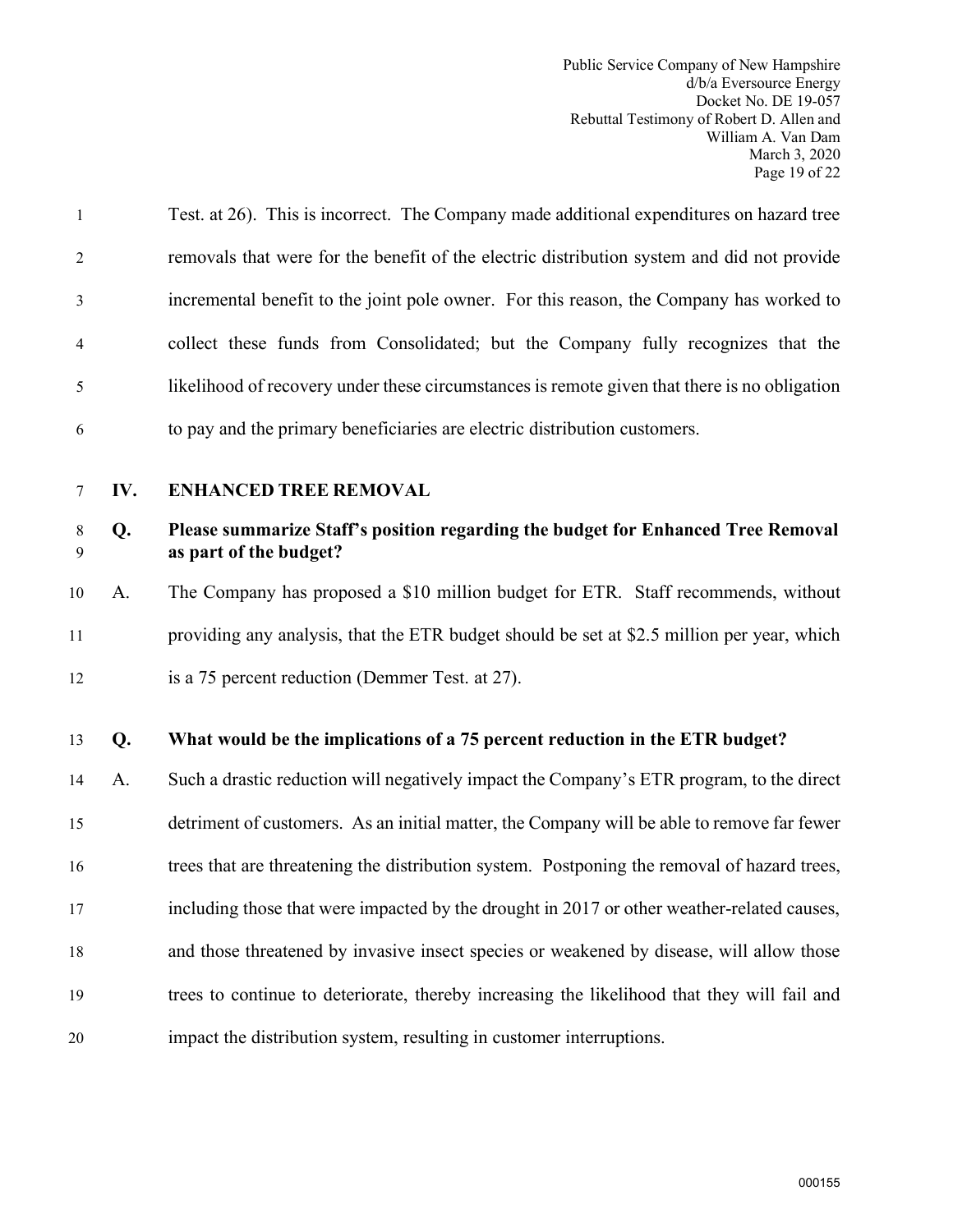Public Service Company of New Hampshire d/b/a Eversource Energy Docket No. DE 19-057 Rebuttal Testimony of Robert D. Allen and William A. Van Dam March 3, 2020 Page 20 of 22

| $\mathbf{1}$   | More specifically, the Company will still need to identify hazard trees on its system prior |
|----------------|---------------------------------------------------------------------------------------------|
| 2              | to and while performing maintenance trimming, despite the 75 percent budget reduction.      |
| 3              | However, once the trees are identified, the reduction in funding will require PSNH to       |
| $\overline{4}$ | prioritize the removals and allow it to address, perhaps, one out of five hazard trees. In  |
| 5              | addition, the Company currently budgets approximately \$500,000 per year for vendor         |
| 6              | arborists to identify hazard trees. This would have to be reduced to approximately          |
| 7              | \$200,000 per year, which means that if the overall budget is reduced as proposed by Staff, |
| 8              | the amount available for actual removals would be only approximately \$2.3 million.         |

## 9 **Q. What does this mean in terms of the number of hazard trees you will be able to**  10 **remove?**

11 A. PSNH will be performing approximately about 2,400 miles of SMT in 2020 and hopes to 12 complete another 100 miles of ETT in 2020. In 2019, the Company removed 23,982 hazard 13 trees in this process, which equates to almost 10 hazard trees per mile trimmed. This means 14 that if the Company is limited to only \$2.3 million for actual removals (i.e., 23% of the 15 2019 hazard tree budget), it will be able to remove only 6,000 hazard trees (i.e., 25% of the 16 24,000 in 2019). As a result, Staff's recommendation will equate to removal of less than 17 2 hazard tress per mile trimmed. With that limited number of removals, the initiative 18 around circuits with more than 900 customers (LZ-900 Program) would not be sustainable.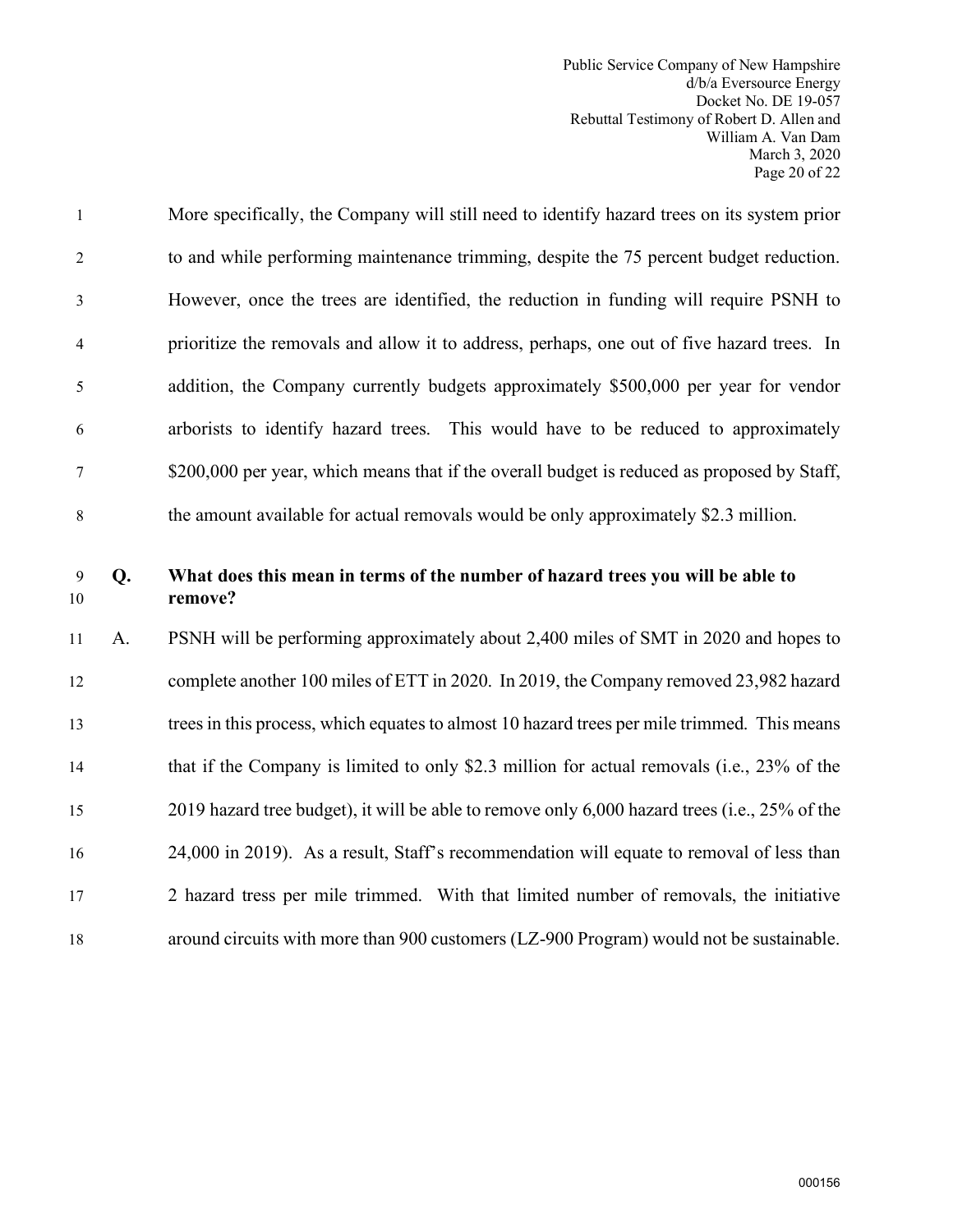#### <span id="page-22-0"></span>1 **V. VEGETATION MANAGEMENT COST RECOVERY**

#### 2 **Q. Please describe Staff's recommendation regarding the inclusion of VMP costs in the**  3 **DRAM.**

4 A. As we understand it, Staff does not support the creation of the DRAM, nor does it 5 recommend that VMP costs should be included in the DRAM (Chagnon Test. at 13-14). 6 Staff concludes that the Company should have the discipline and expertise to derive a 7 reasonable calculation of the costs of necessary vegetation management activities (id. at 8 13).

#### 9 **Q. Do you agree with Staff's conclusions and recommendation?**

10 A. Company Witnesses Douglas P. Horton and Troy M. Dixon will address the DRAM issues. 11 We focus solely on the Staff's recommendations as related to vegetation management. 12 Staff's conclusions do not take into account various factors that are completely outside the 13 Company's control, but which affect the amount of critical vegetation management 14 activities that can and must be conducted in a given year. As noted in Mr. Allen's initial 15 testimony, the relative health of trees and vegetation significantly impact the amount of 16 trees and vegetation to be trimmed/removed in order to mitigate risks to the distribution 17 system (Allen Test. at 19-20). Tree crew availability also plays a role, as do private 18 property permission granted or denied regarding tree removal (id. at 20). Given the 19 potentially significant variability, restricting the recovery of vegetation management costs 20 solely to base rates will do one of two things: (1) ensure that there are insufficient funds 21 available for performing the critical vegetation management discussed and recommended